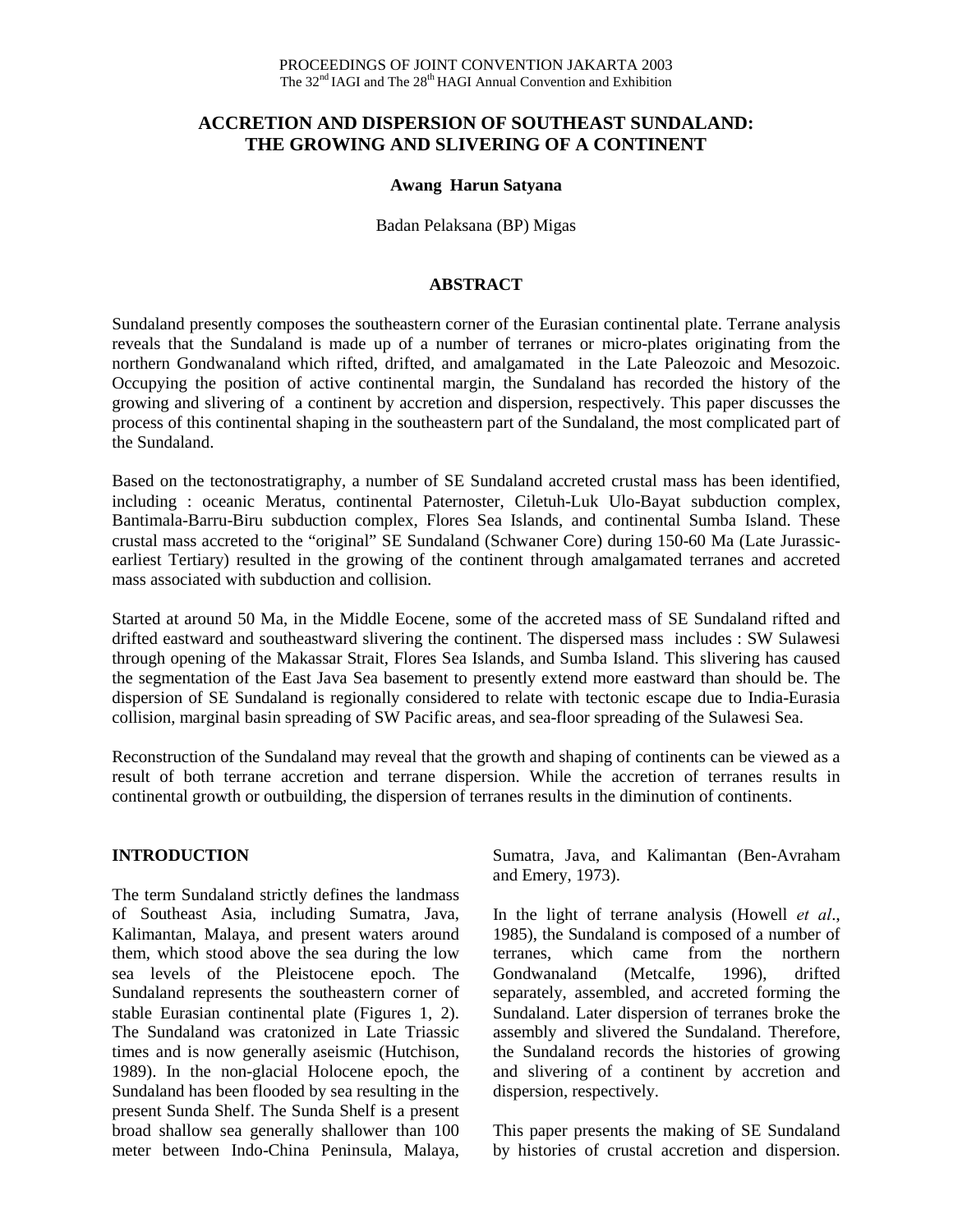The margins of the Sundaland are fragmented and tectonically very complicated on the southeast. Here, subduction- and collision-related accretion during the Cretaceous and early Tertiary added parts of Java, eastern Java Sea, southeastern Kalimantan and western Sulawesi to southeast Sundaland. After the accretion, southeasteastern margin of SE Sundaland rifted and displaced due to some reasons and resulted in: opening of the Makassar Strait to separate SW Sulawesi from SE Kalimantan, segmentation of East Java Sea basement, and dispersion of some terranes from southeast Sundaland like Flores Sea islands and Sumba island eastwards and southeastwards away from the Sundaland.

The histories of accretion and dispersion of southeast Sundaland are complex. The accreted rocks comprise variably metamorphosed accretionary complexes, imbricated terranes, melange, turbidite and broken formations, and ophiolite. These rocks have suffered considerable dismemberment, tectonic and structural modification, and thermal overprinting due to tectonic and metamorphic activity throughout the Tertiary, related to the convergence of the Indo-Australian, Eurasian and western Pacific microplates (Parkinson *et al*., 1998). The provenance and way of dispersion of some fragments believed once parts of southeast Sundaland are also complex and variably interpreted. A new synthesis on the tectonic shaping of SE Sundaland is presented in this paper.

### **ORIGIN OF THE SUNDALAND : SE ASIAN TERRANE EVOLUTION**

It is now well established that continental SE Asia, together with large parts of eastern Asia, comprises a complex assembly of continental terranes which are entirely allochthonous to central and and northern Asia (Metcalfe, 1996). All the SE Asian terranes are interpreted to have been derived directly or indirectly from Gondwanaland and their Palaeozoic and Mesozoic history involved the rifting of terranes from the northern margin of Gondwanaland, their northwards drift and amalgamation/accretion to form proto-SE Asia. The northwards translation of terranes involved the opening and closing of successive Tethys oceans (Palaeo-Tethys, Meso-Tethys, Ceno-Tethys). It is proposed by Metcalfe (1996) that three episodes of rifting occurred on the northern margin of Gondwanaland, including: in the Devonian, Carboniferous to Early Permian, and Late Triassic-Late Jurassic. Three continental slivers separated from Gondwanaland in the Late Devonian, late Early Permian and Late Triassic to Late Jurassic times.

Sundaland is itself a composite of welded continental terranes, which stabilized to form the single aseismic cratonic core of SE Asia during Late Triassic times (Hutchison, 1989). Two major terranes compose the Sundaland, namely: East Malaya and SW Borneo/Schwaner.

East Malaya (including Indochina terrane to the north), based on the presence of pre-Cambrian granulite facies rocks at Kontum Massif in Vietnam, has been suggested had its origin on the northern Gondwanaland margin which is known to have a pre-Cambrian granulite belt, but this must remain largely a speculation until we have constraining palaeobio-geographical and palaeomagnetic data. After rifted from the northern Gondwanaland in the Devonian, East Malaya/Indochina and other several SE Asian terranes (North and South China, Tarim) drifted northwards transferred by the opening of the Paleo-Tethys Ocean. In the Late Devonian/Early Carboniferous, East Malaya/Indochina amalgamated with South China along the Song Ma/Song Da suture to form Cathaysialand.

During the Late Paleozoic to Late Jurassic, the Cathaysialand grew outwards by the accretion of the Cimmerian terranes (Qiangtang and Sibumasu-including Sumatra) moved northwards by the opening of the Meso-Tethys. The major branch of the Palaeo-Tethys closed due to the accretion. The Cathaysialand grew also northwards by the amalgamation to North China and then to Laurasia.

In the Cretaceous, the Cathaysian terranes have formed the proto SE Asia. The Lhasa, West Burma, and Woyla terranes accreted to the proto SE Asia closing the Meso-Tethys. The Ceno-Tethys opened to the south of these terranes. Subduction of the Meso-Tethys underlying the proto- SE Asia has opened the marginal basin in the proto-SE Asia. SW Borneo/Schwaner terrane rifted by this opening, drifted southwards to its present position, and amalgamated with East Malaya forming the present Sundaland. South China/Indochina is considered as the place of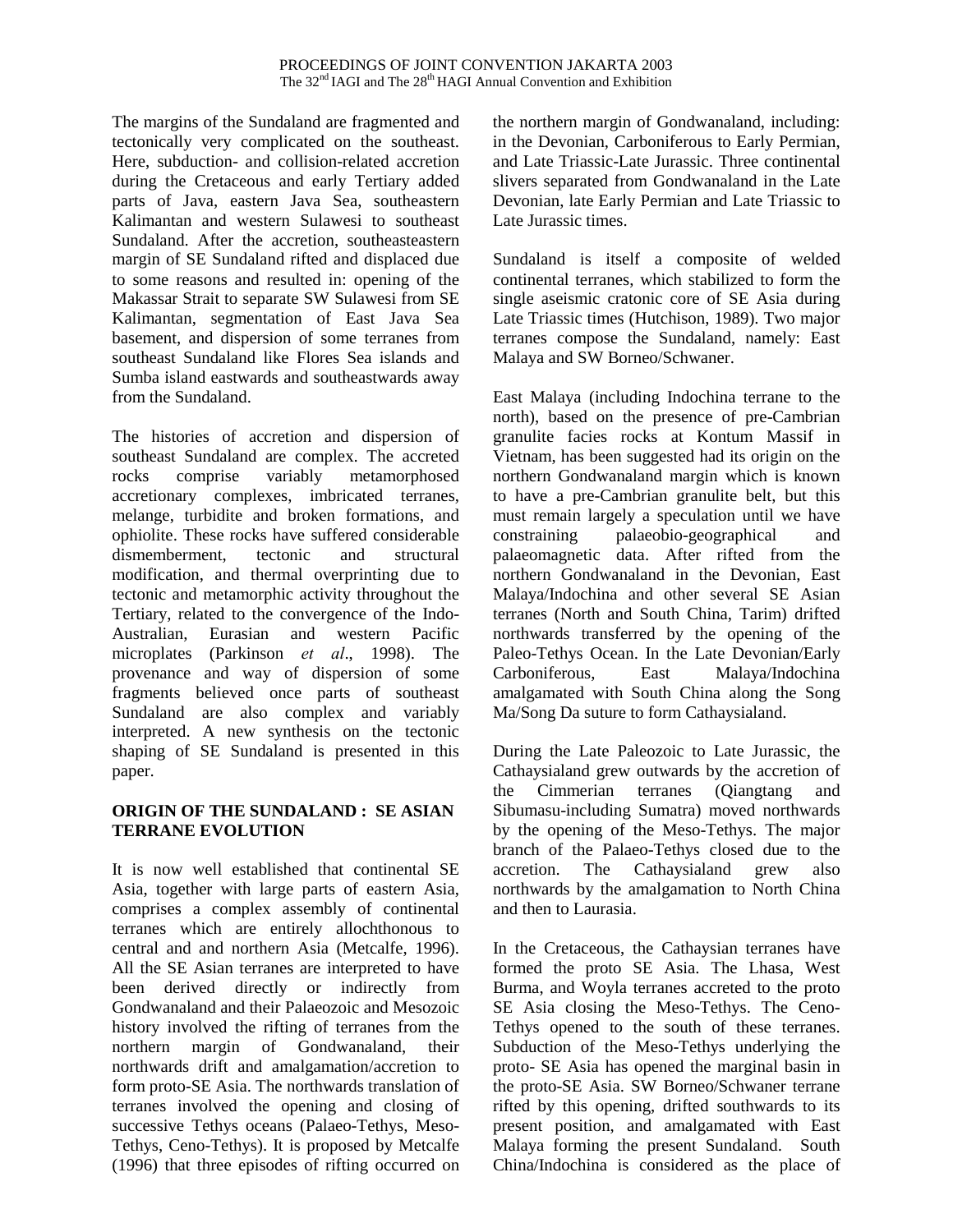origin for the SW Borneo/Schwaner terrane. Upper Carboniferous and Lower Permian faunas of SW Borneo are similar to those of South and North China. Triassic and Jurassic floras and faunas of SW Borneo have affinities with South China, Indochina, Japan, and the Philippines.

## **"ORIGINAL" SOUTHEAST SUNDALAND**

Figure 3 shows the location of areas discussed in the following text. Terminology of "Original" Southeast Sundaland is given in this paper to distinguish it from terminology of "Accreted" Southeast Sundaland, which is resulted from addition of crustal rocks by tectonic acrretion onto the Original Southeast Sundaland (Figure 4).

Schwaner Core/ SW Borneo Basement is an important part of Original SE Sundaland. It has been generally stable throughout the Tertiary. Part of the block subsided in the east and is overlain by a thin cover of unfolded Tertiary deposits of the Barito Basin. To the north, it is separated regionally by a trans-Kalimantan megashear called the Adang-Lupar Fault (Satyana, 1996) from highly deformed deep-water accretionary wedge sediments of the Sibu Zone at Central Ranges of Kalimantan. Melange, ophiolite, basic volcanics, and pull-apart basins occur along the trace of the Adang-Lupar Fault. Southwestwards and westwards, the Schwaner Core continues to the basement of SW Belitung and Bangka, and East Malaya. Younger tectonic and volcanic activities have occurred around its active margins from place to place, and some Cainozoic faults are seismically active within the Sundaland.

The Schwaner Core contains composite granitic batholith forming a well-defined gravity- high belt, 200 kms wide and at least 500 kms long, extending east-southeastwards from Pontianak. The core also comprises the Late Paleozoic granitoids and metamorphic rocks, Late Triassic continental to shallow marine sediments, Jurassic-Cretaceous marginal to turbiditic sediments, Cretaceous nonmarine-shelf sediments and Tertiary-Recent nonmarine-marginal sediments (Williams *et al*., 1988). The pre-Tertiary batholith is composed of a calk-alkaline suite including norite, tonalite, and granodiorite, associated with intermediate to basic volcanic rocks, which overlap the age of the granitoids. K-Ar dates of the granitoids fall predominantly within the range 130-100 Ma (Early Cretaceous). In the southwest, a separate batholith is composed of granite with subordinate riebeckite-bearing alkaline granite and syenite, dated by K-Ar within the range of 91- 86 Ma (Late Cretaceous). The province of minor intrusions in the form of stocks, sills, and dykes dated 30-16 Ma (Oligo-Miocene) are found in Sintang and Melawi areas of West Kalimantan (Williams and Harahap, 1987). In addition to medium-K calk alkaline lavas/dykes/plugs that are almost certainly subduction-related magma, Baharuddin (1994) recognized the occurrences of shoshonitic to transitional alkaline rocks which may represent the first manifestations of magmatism related to rifting in this region that eventually opened the SW sub-basin of the South China Sea in the latest Cretaceous-Early Tertiary.

The Schwaner Core of West Kalimantan is considered to be the place where volcano-plutonic arcs of different ages have merged together (Katili, 1972). The correlative subduction zones have to be sought to the north of Kuching in the Sibu Zone. Many earth scientists interpreted the presence of south-directed subduction zone for the origin of Schwaner Core/Mountains. However, Parkinson *et al*. (1998) stated that north-directed subduction of Meso-Tethys oceanic lithosphere beneath the Sundaland margin during the Late Jurassic-Early Cretaceous was responsible in the development of the Early Cretaceous continental arc of the Schwaner Mountains. This was contemporaneous with the offscrapping of disrupted oceanic packages presently distributed in Luk Ulo, Laut Island, and Ciletuh areas.

The continental-shelf Java Sea, 350 km wide, forms an integral part of the Original SE Sundaland. Extensive petroleum exploration has taken place in this area since the late of 1960s. The results of early marine-geophysical reconnaissance were published by Ben-Avraham and Emery (1973). Pre-Tertiary basement and sedimentary rocks of Eocene-Miocene have been penetrated by wells. The basement geology was summarized by Hamilton (1979). North of western Java, low-grade metasedimentary rocks (slate, phyllite, quartzite, marble) are dominant; middle-grade metasedimentary rocks are present also. Large and small masses of granitic rocks are widespread. Many K-Ar age determinations have been made on granitic, volcanic, and metasedimentary rock samples and mostly indicate Cretaceous-Paleocene ages of 115-58 Ma, although other determinations scatter back to 140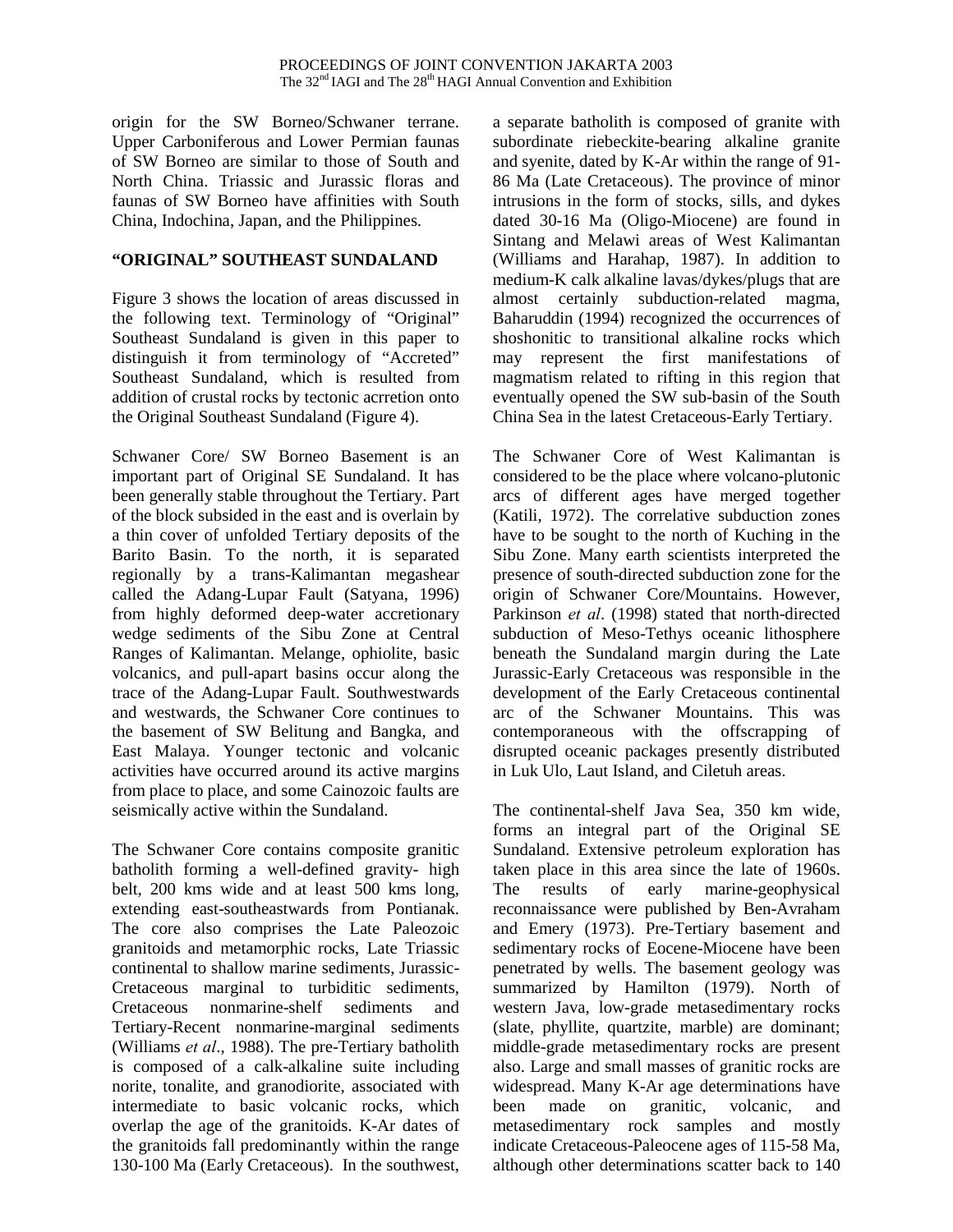Ma (earliest Cretaceous). Unmetamorphosed high Early Cretaceous limestone and siliciclastic sediments unconformably underlie Eocene strata in one sector north of western Java.

#### **"ACCRETED" SOUTHEAST SUNDALAND**

Based on the presences of melange terrains of Late Cretaceous and earliest Tertiary age in southwestern Java (Ciletuh), Central Java (Luk Ulo/Karangsambung, Bayat), and southeastern Kalimantan (Meratus) which are considered to represent one subduction zone (Hamilton 1970; Katili, 1971, 1973), Hamilton (1979) determined the boundary line in SE Sundaland from SW Java in Bayah area northeastwards across West Java and the Java Sea to SE Kalimantan in the Meratus Mountains. This line represents approximate SE limit of Cretaceous continental crust and approximate NW limit of Cretaceous melange. In this paper, this line is taken, but modified shifted more to the north in the Bayah area crossing the onshore northern West Java, as the border line separating the "Original" SE Sundaland and the "Accreted" SE Sundaland (Figure 4).

Crustal rocks related with subduction and collision had been added to the "Original" SE Sundaland during the Cretaceous and Early Tertiary. These assemblages of rocks are called here as accreted rocks thus composing the "Accreted" SE Sundaland. Due to this accretion, SE Sundaland grew outward approaching the Ceno-Tethys Ocean. Based on the geologic and tectonic similarities and tectonic reconstructions synthesized from many references, the "Accreted" SE Sundaland comprises southern part of West Java, Central Java, Eastern Java, Eastern Java Sea, SE Kalimantan, Paternoster Platform, the Makassar Strait, Western Sulawesi, Flores Sea Islands, and Sumba Island.

Up to the Early Tertiary, the above-mentioned areas were accreted forming the margin of SE Sundaland. Then, some of these areas (Western Sulawesi, the eastern Java Sea, Flores Sea Islands, and Sumba Island) (Figure 3) due to some tectonic reasons rifted and drifted eastwards and southeastwards making dispersal parts of once Accreted SE Sundaland. Nowadays, these dispersal SE Sundaland "terranes" constitute the Central Indonesia region. Central Indonesia now represents the transition from a largely continental province to the more oceanic Eastern Indonesia province. Its tectonic development has been determined by eastward accretion at Cretaceous and Paleogene subduction zones and subsequently by the opening of the Makassar Strait (Guntoro, 1999).

"Terrane" terminology has been used to name several crustal assemblages composing the Accreted SE Sundaland. Terrane is a faultbounded package of rocks of regional extent characterized by a geologic history, which differs from that of neighboring blocks (Howell *et al*., 1985). There are also other terminologies of terranes, such as cratonic, suspect, allochthonous, exotic, and accretionary blocks, which are descriptive, and self explanatory (Hartono and Tjokrosapoetro, 1984). By definition, all terranes must be separated from adjoining terranes by major faults or complex fault zones. These suture zones are commonly characterized by a belt of melange, blueschist, and/or ophiolite, but in many instances terrane boundaries are cryptic or unimpressive or inferred fault zones. SE Kalimantan, Paternoster Platform, Flores Sea Islands, Sumba Island, part of Western Sulawesi (Bantimala Complex), part of Java (Ciletuh-Karangsambung-Bayat Complex) is exotic terranes, which geologically differ from surrounding areas. These terranes were emplaced during the accretion of SE Sundaland and have been complicated by later processes of sedimentation, volcanism, and deformation.

### **Meratus Oceanic Terrane**

Presently, the southeastern margin of Sundaland is within SE Kalimantan (Figures 3, 5, 10). This terrane was accreted onto the Original SE Sundaland during the Cretaceous and earliest Tertiary. Oceanic characteristic designation for this terrane is due to a suture zone containing ophiolitic melange in the Meratus Mountains and Pulau Laut, and these tectonic trends continue beneath the Java Sea towards Java (Hutchison, 1989). The Meratus Mountains are the SSW - NNE trending orogenic belt made up of Early Cretaceous to earliest Paleocene rock assemblages comprising continental shelf to slope derivations, oceanic crust, subduction complex, and island arc association (Satyana, 1994). The mountains are crucial in the accretion history of SE Sundaland.

Priyomarsono (1985) and Sikumbang (1986) discussed the geology and tectonics of the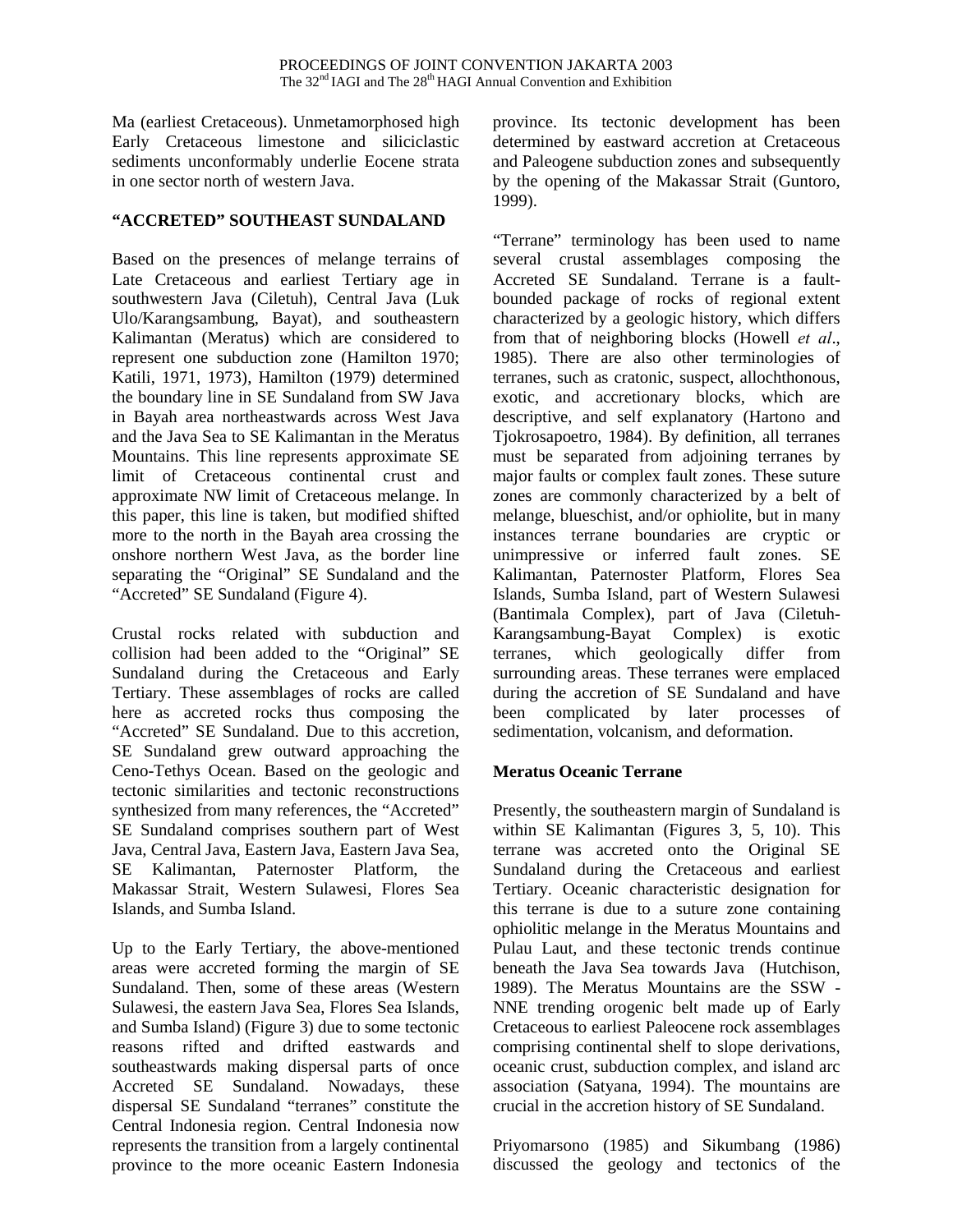Meratus Mountains in detail. Tectono-stratigraphy of the mountains are made up of shelf to slope sedimentary rocks of Hauterivian to early Aptian (Early Cretaceous) Paniungan to Batununggal Formations consisting of mudstone, sandstone and Orbitolina-bearing limestone; early Aptian Meratus ophiolite comprising serpentinized peridotite and dunite, layered and massive gabbros, diorite, and plagiogranite; Aptian Hauran schist and Pelaihari phyllite indicating assemblages of subduction accretion; Albian to early Cenomanian (Middle Cretaceous) Alino and Late Cretaceous to earliest Paleocene Manunggul volcano-clastic deposits.

The Alino Group consists of Pudak and Keramaian formations comprising volcanic breccia and conglomerate, volcanic mudstone, volcanoclastic turbidite, limestone breccia conglomerate, volcanic sandstone, and chert. The Manunggul Group comprises five formations of Pamali (ophiolitic sandstone and conglomerate), Benuariam (volcanic breccia, lava flows of basaltic, andesite, and rhyollite), Tabatan (porphyritic conglomerate and sandstone), Rantaulajung (black shale), and Kayujohara (andesite and their pyroclastics). The rock assemblages were intruded by Kintap and Rimuh plutons during Cenomanian to Turonian (Middle Cretaceous).

### **Paternoster Continental Terrane**

This is a stable continental block that appears to have once been continuous with west Sulawesi when it was attached to Kalimantan before the Paleocene opening of the Makassar Strait (Hutchison, 1989) (Figure 10). Little is known of the Paternoster basement, except that it makes a stable margin for the Kutei Basin to the north by the Adang/Paternoster Fault (Satyana, 1994) and the Barito Foredeep to the west. The block makes a tectonically stable offshore platform and extends onshore SW of Balikpapan to form the basement of the Tertiary Pasir Basin and Asem-asem Basin. There are only isolated islands of outcropping pre-Tertiary rocks existed on the Paternoster platform. Basal conglomerates cover the basement, which then are overlain by nonmarine to transitional sediments. Limestone was then established as a platform over the above sequence across the whole Paternoster platform during the Paleogene into the Early Miocene. Carbonate deposition has

continued in many places right to the present (Hutchison, 1989).

No information available on the pre-Tertiary geology of the Paternoster terrane. Several exploration wells (like Rubah-1 by Total and Pangkat-1 by Gulf) targetting the carbonates and/or siliciclastic reservoirs were drilled and revealed the presence of granitic basement, therefore proves the continental characteristics for this terrane. Metcalfe (1996) and Parkinson *et al*. (1998) interpreted the Paternoster terrane as Gondwanan continental fragment, which rifted from northern Gondwana and drifted by the opening of the Ceno-Tethys approaching the eastern margin of the Sundaland.

#### **Bantimala-Barru-Biru Subduction Complex**

In several localities of Southwest Sulawesi, the Cretaceous subduction complex are exposed. These exposures are in Bantimala and Barru areas (Sukamto, 1986, Wakita *et al*., 1994, Parkinson *et al*., 1998) and in Biru area (van Leeuwen, 1981) (Figures 3, 5).

In the Bantimala area, around 40 kms NE of Ujung Pandang, the complex is made up of WSW-ENE trending tectonic slabs or fault slices mainly of melanges, chert, basalt, turbidites, shallow marine sedimentary rocks, ultramafic rocks and high-pressure type metamorphic rocks (Wakita *et al*., 1994) (Figure 5). The K-Ar ages of phengite for metamorphic rocks resulted in ages of 137-113 Ma (Early Cretaceous). Radiolarians extracted from the chert of the Bantimala complex were dated as Middle Cretaceous and still within the age range of the radiolarian assemblage of Luk Ulo melange complex in Central Java reported by Wakita *et al*. (1991) varying from Early to Late Cretaceous. It is interpreted that the Bantimala complex of the South Sulawesi constituted a single subduction complex with the subduction complexes of Java and South Kalimantan before the opening of the Makassar Strait (Wakita *et al*., 1994; Parkinson *et al*., 1998).

The Barru Complex is situated 30 kms north of the Bantimala area. Lithologies are similar to those in the Bantimala Complex, and include serpentinized peridotite, clastic sedimentary rocks and variably garnetiferous quartz-mica schists. A phengite K-Ae age of 106 Ma (Middle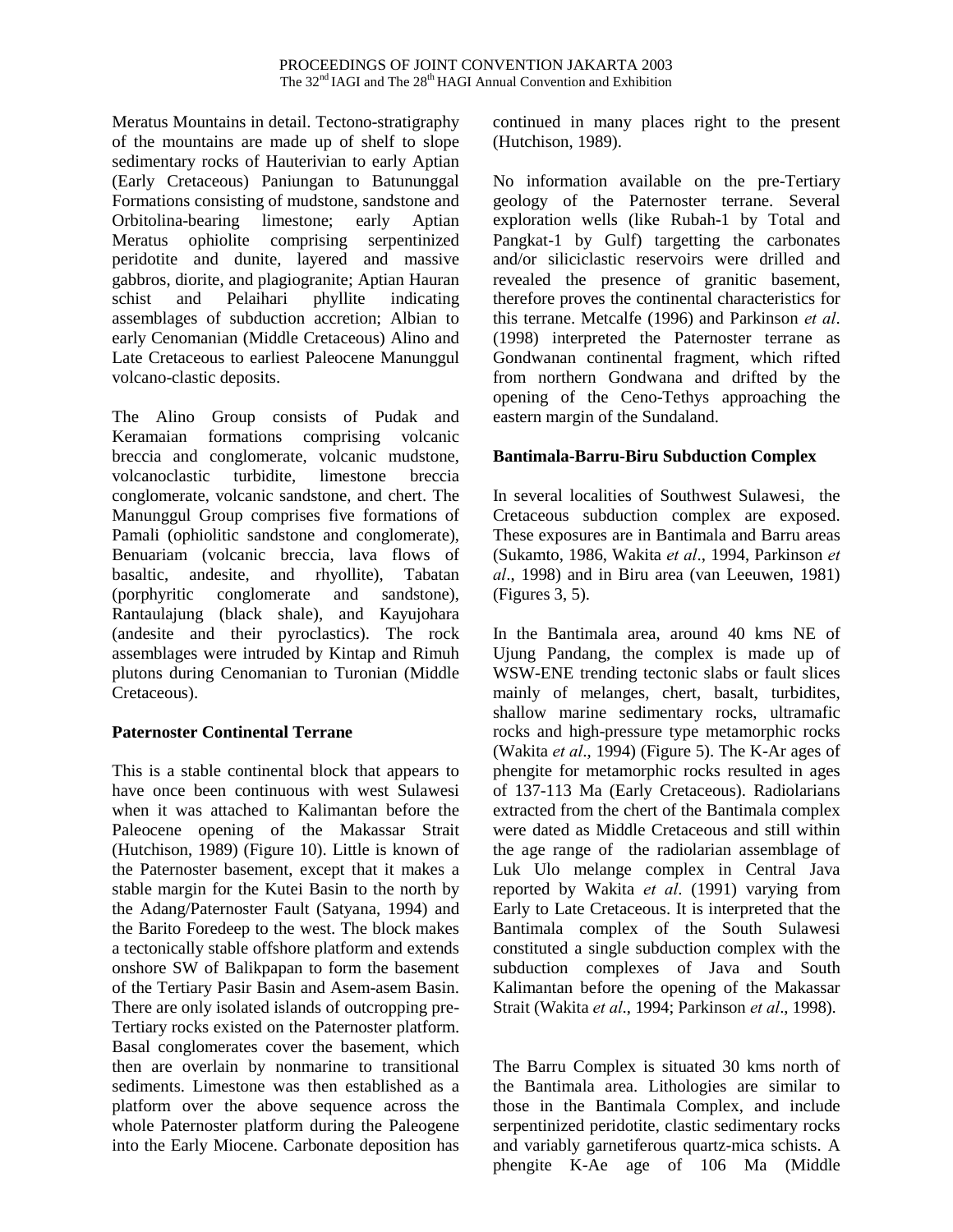Cretaceous) was reported for a quartz-mica schist (Wakita *et al*., 1994). The complex is not well characterized and crops out over a much-restricted area than the Bantimala Complex.

In the Biru area, 60 kms east of Ujung Pandang, the pre-Tertiary geological record starts with metamorphic rocks of mostly blueschist and greenschist facies and serpentinites, both of unknown age, and Jurassic (?) to Early Cretaceous radiolarian chert, siliceous shale, greywacke, claystone, basalt, granite, and diorite (van Leeuwen, 1981). These rocks are in places highly tectonized (tectonic melange). The tectonic melange has many of the characteristics of a subduction melange. Lying unconformably upon this melange is a Late Cretaceous flysch succession belonging to an Late Cretaceous subduction system.

#### **Ciletuh-Luk Ulo-Bayat Subduction Complex**

Pre-Tertiary rocks are exposed in three places of Java, from west to east include: the Ciletuh Complex in SW West Java 30 kms SSW of Pelabuhanratu, Luk Ulo/Karang Sambung Complex in south Central Java 15 kms north of Kebumen, and Jiwo Hills/Bayat Complex 30 kms east of Yogyakarta (Figures 3, 5, 10). The presence of this basement complex has been known since the late of 1800s (Verbeek and Fennema, 1896). Generally, these pre-Tertiary rocks have been known as melange representing the Cretaceous to earliest Tertiary subduction of the Indian oceanic plate beneath the southernsoutheastern Sundaland (Hamilton, 1970; Katili, 1971; Asikin, 1974; Ketner *et al*., 1976; and most writers after these). The melange is of Early Cretaceous to very early Paleocene age.

Melange complex in Ciletuh area is the least studied melange in Java. The only published detailed discussion was from Suhaeli *et al*. (1977). The complex comprises ophiolite suite consisting of peridotite, gabbro, and pillow basalt; metamorphic rocks including serpentinite, greenschist, mica schist, amphibolite schist, phyllite, and quartzite; and sedimentary rocks comprising chert, black shales, greywackes, and limestone (Figure 5). These rocks are tectonically mixed forming blocks within sheared shale matrix. The melange complex is pre-Middle Eocene in age based on stratigraphic relationship forming the basement for the overlying MiddleLate Eocene turbiditic Ciletuh Formation. No radiometric age determination has been undertaken within the Ciletuh melange complex.

Melange complex in Luk Ulo/Karangsambung area is the most visited and studied melange complex in Java even in Indonesia. Many scientists have studied this area from various aspects such as: structural analysis (Tjia, 1966), tectonic position (Asikin, 1974), petrology and geochemistry of its ophiolitic suite (Suparka, 1988), and biostratigraphy of its radiolarianbearing cherts (Wakita *et al*., 1994).

The pre-Tertiary rocks of Luk Ulo area has been very well known as the Luk Ulo Melange Complex (Asikin, 1974). This melange complex consists of various size blocks and slabs of metamorphic, basic and ultrabasic, and pelagichemipelagic sedimentary rocks, which were mixed tectonically in highly sheared matrix of pelitic rocks (Figure 5). The metamorphic blocks consist of metamorphic rocks from lower to medium grades such as graphitic phyllite, quartzmica (muscovite) schist, garnet-bearing quartzmuscovite schist, and marble. A high-grade metamorphic rocks identified as eclogite and jadeite-garnet-quartz rocks have also been found in Luk Ulo melange complex and yielded mica K-Ar radiometric ages of 120-110 Ma (Early Cretaceous) (Parkinson *et al*., 1998).

Blocks of basic and ultrabasic rocks consisting of pillow lava, gabbro and serpentinized peridotite and are commonly found along with rock blocks of pelagic deposits consisting of alternating pink limestone and brown chert. This rock assemblage forms tectonic slabs and has been considered as dismembered ophiolite (Suparka, 1988). Matrix of Luk Ulo melange complex consists generally of highly sheared shaly pelitic rocks. Age determination of the pre-Tertiary rocks of Karangsambung has been conducted on its blocks and matrix components. Ketner *et al*. (1976) reported late Early Cretaceous fossils in limestone, schist with Latest Cretaceous K-Ar age, and fission track age of quartz porphyry that indicates earliest Paleocene. Low-grade schist of the metamorphic blocks yielded phengite K-Ar ages in the range 110-130 Ma (Early Cretaceous) (Parkinson *et al*., 1998). The age determination of sedimentary roacks and shally matrix of the Luk Ulo melange complex inferred from the radiolarians indicates age range from Middle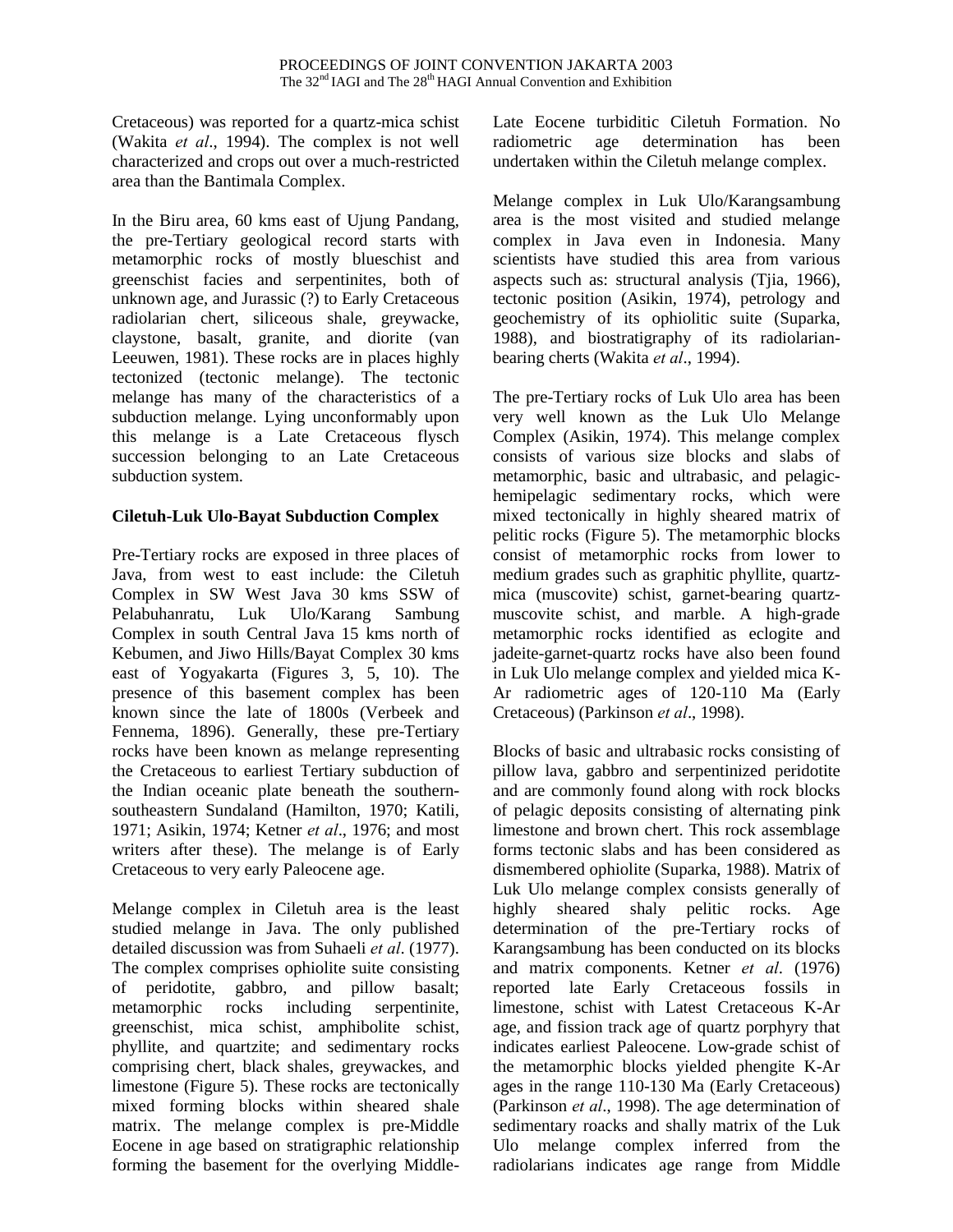Cretaceous to Late Cretaceous (Wakita *et al*., 1994). The Luk Ulo melange complex is unconformably overlain by the turbiditic olistostromal Eocene-Oligocene Karangsambung Formation.

In general, the pre-Tertiary rocks of Karangsambung called as the Luk Ulo melange complex display a tectonic "block-in-matrix" structure resulted from chaotic mixture of blocks and slabs of various rock types embedded in highly sheared shaly matrix. The contact between blocks is marked by fault or sheared zones, such as mylonitic or brecciated zones. Minor strike-slip and thrust faulting in some places cut the rock blocks. Measurements of the fault orientation show a general trend of WSW-ENE (Prasetyadi *et al*., 2002).

Pre-Tertiary rocks of Bayat consist of phyllite, schist, marble, and metagabbro (Prasetyadi *et al*., 2002) (Figure 5). Overlying unconformably the pre-Tertiary rocks are the late Middle Eocene Wungkal-Gamping Formation comprising conglomerates, Nummulites limestones, quartz sandstones and claystones deposited in transition to shallow marine environments. There has been no age dating on the pre-Tertiary rocks of Bayat area. The age has been interpreted relatively on the basis of unconformable contact with overlying Eocene rocks. Well-developed foliation in phyllite and schist indicates a consistent general orientation of NNE-SSW trending. Indications of boudinage are reported to occur. Sinistral strikeslip faults are found and indicate a general trend of NE-SW. Field evidence also shows that these rocks cut by NNW-SSE trending thrust system in which put them in contact with Tertiary sediments. Field study in the pre-Tertiary rocks revealed NE-SW internal fabric, which was considered as being formed during their emplacement. The emplacement of the pre-Tertiary rocks were controlled by NE-SW thrust system corresponding with the Late Cretaceous-Paleocene subduction complex.

# **Terrane of Flores Sea Islands**

The Flores Sea Islands, comprising the Selayar, Tanahjampea, Kalao, Bonerate, and Kalaotoa Islands are situated in the Flores Sea between South Sulawesi and Flores Island (Figure 3). Geological detail of these islands was provided by Guntoro (1995,1996,1997). The oldest rocks are ultrabasic rocks exposed in Kalao and Kalaotoa Islands, which may be parts of ophiolites (Figure 5). They may be related to to the Cretaceous ophiolitic rocks in SW Sulawesi. Old volcanic breccias exposed in south Tanah Jampea probably correspond to the Eocene Langi Volcanics of SW Sulawesi. Their presences indicate that there may have been a west-dipping subduction zone to the east of this region. Therefore, it is sensible to link SW Sulawesi and Selayar and Tanahjampea in the same Early Tertiary magmatic belt. This interpretation is also supported by Bouguer anomaly contours showing low Bouguer anomaly extending from SW Sulawesi to the east of Tanahjampea before it was terminated by E-W orientation of Kalao-Kalaotoa Islands, and this low anomaly is interpreted to be associated with paleo-subduction of the Early Tertiary age. This paleo-subduction is interpreted from a seismic profile and also from a gravity model in east of Selayar island (Guntoro, 1996).

Unconformably above the old volcanic breccia is the bioclastic limestones. They show some similarities to the Tonasa Limestones in SW Sulawesi like the abundance of planktic and benthic formanifera and large foraminifera. An assemblage of plutonic and volcanic rocks ranging from granitic to rhyolitic nature was intruded as batholiths. The granitic rocks may be correlated to Early-Middle Miocene granites in South Sulawesi on the basis of similarities in plutonic and volcanic types.

Based on the similarities in geology with SW Sulawesi, it is considered that the Flores Sea Islands were once part of SW Sulawesi and dispersed to their present position by major strike slip fault, a same fault which also shifted the Sumba Island.

# **Sumba Continental Terrane**

Sumba Island has a unique position with respect to the Sunda-Banda Arc as it represents an isolated sliver of probable continental crust to the south of active volcanic islands (Sumbawa, Flores) within the forearc basin (Abdullah *et al*., 2000) (Figure 3). It is situated to the north of the transition from the Java Trench (subduction front) to the Timor Trough (collision front). It does not show the effects of strong compression, in contrast to islands of the outer arc system (Sawu, Roti, Timor), while magmatic units make up a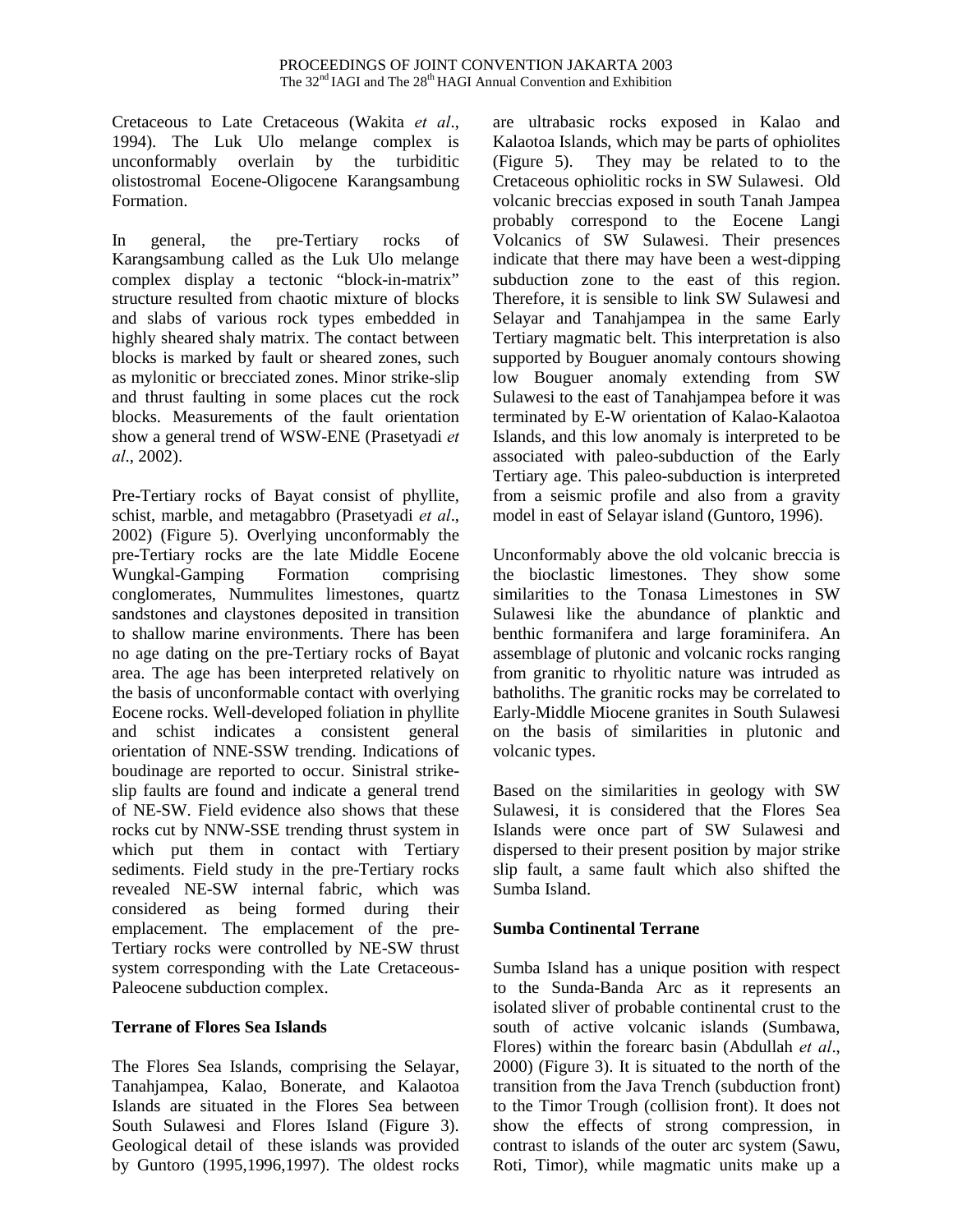substantial part of the Late Cretaceous to Paleogene stratigraphy.

Sumba has a basement of Late Cretaceous turbidites overlain unconformably by gently dipping Paleogene shallow water sediments and volcanic rocks (Burollet and Salle, 1981) and resembles the stratigraphy of the adjacent Asian margin in SW Sulawesi and offshore east Java as described by Hasan (1991) and Bransden and Matthews (1992). Lithological association of slope-flysch sediments containing *Globotruncana sp*. of Late Cretaceous age (Praikajelu Formation) and the associated basaltic, andesitic and rhyolitic volcanics of the Massu Formation in Sumba Island is similar to sequences in the South Arm and Central Sulawesi (Latimojong Formation and Langi Volcanics), and in Southeast Kalimantan (Pitap Formation). Late Cretaceous-Early Tertiary intrusives of syenite, diorite, granodiorite, and granite occurring in the South Arm of Sulawesi and SE Kalimantan seem to be similar to the very early Paleocene intrusives in Sumba Island. The Paleogene carbonate platform with a horizon of *Orbitolina* limestones and greywacke deposited unconformably overlying the Cretaceous rocks, occur in Sumba Island as well as in southeastern Kalimantan and South Arm of Sulawesi.

Seismic refraction studies (Barber *et al*., 1981; Chamalaun *et al*., 1983) show that Sumba Island is made up of 24 km thick continental crust. Based on tectonic studies, complemented by paleomagnetism and geochemistry, several workers consider Sumba to be a microcontinent or continental fragment (Hamilton, 1979; Chamalaun and Sunata, 1982; Wensink, 1994, 1997; Vroon *et al*., 1996; Soeria-Atmadja *et al*., 1998).

The origin of the Sumba Island has been a matter of much debate. Mostly, there are at least two different hypotheses : (1) provenance from the margin of NW Australia from which in Jurassic times Sumba was detached (Audley-Charles, 1975; Otofuji *et al*., 1981; Chamalaun and Sunata, 1982; Chamalaun *et al*., 1983; Hartono and Tjokrosapoetro, 1984) and (2) Sumba came from Sundaland, the island broke away in the Paleogene (Hamilton, 1979; von der Borch *et al*., 1983; Rangin et al., 1990; Wensink, 1991, 1994, 1997; van der Werff *et al*.,1994; Vroon *et al*., 1996; Hall, 1997; Soeria-Atmadja *et al*., 1998; Abdullah *et al*., 2000).

### **ACCRETION HISTORY : GROWTH OF THE CONTINENT**

#### **Terrane Accretion or Subduction Accretion ?**

Accretion is the collision and welding of a terrane (either composite/amalgamated terranes or individual) to the continent (Howell *et al*., 1985). The accretion of terranes results in continental growth or outbuilding. In explaining the mechanism of terrane accretion, a clear definition between terrane accretion and subduction accretion is required (Howell *et al*., 1985). The latter relates to off-scraping of unconsolidated pelagic or trench deposits during subduction in continental margin.

However, the mechanism of terrane accretion remains obscure. Complete kinematic and dynamic explanations of terrane accretion processes remain to be elucidated. Many terranes of the North American Cordillera and the western Pacific are composed of sedimentary units that indicate past involvement in subduction accretion, yet their present tectonic position reflects emplacement mainly as coherent, strongly lithified masses, either above the continental margin or on earlier accreted terranes. This implies that many terranes are obducted flakes that are mere remnants of once much larger plates that have now mostly been subducted.

Subduction involves oceanic crust with a cover of pelagic and clastic deposits passing beneath an adjoining plate with or without the formation of a growing accretionary wedge; the formation of the latter may be dependent on the presence of a particularly thick component of clastic deposits above a zone of overpressured pore water (Scholl *et al*., 1980). Accretionary prisms are formed in convergent boundaries where anomalously thick sedimentary-successions are introduced into the trench. When sufficient sedimentary thickness exists on the subducting plate, they clog the system and are scrapped off and accreted to the leading edge of the upper plate (Bally and Oldow, 1984). Thick crustal bodies, such as sea mounts, oceanic plateaus and ridges, and continental fragments appear to be more difficult to subduct and are instead accreted as relatively intact blocks though commonly severed from their basement rocks (Ben-Avraham *et al*., 1981).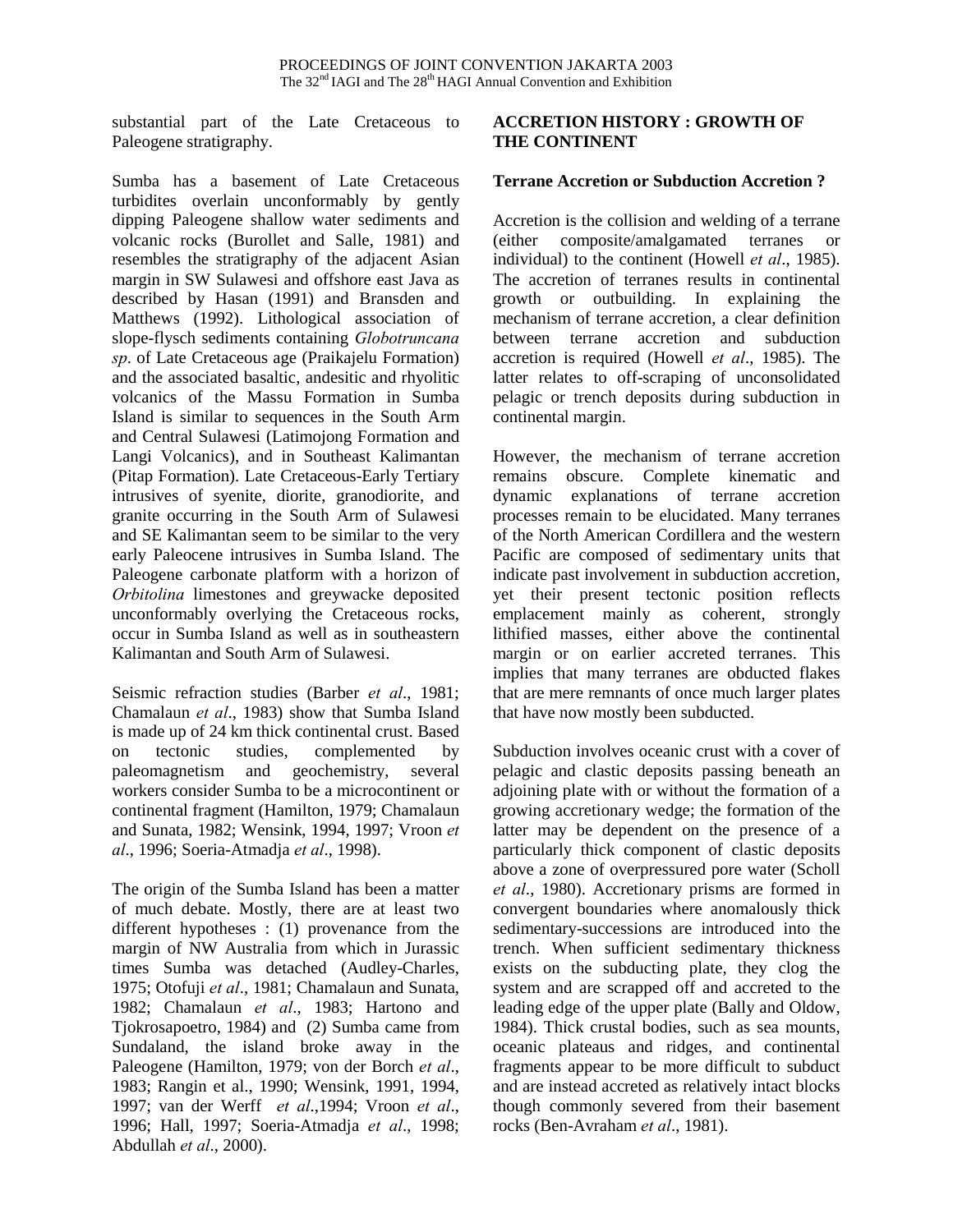Continental growth in SE Sundaland involved both terrane accretion where massive oceanic flake is obducted like in the Meratus accretion and subduction accretion where pelagic and oceanic crust is scrapped off and contributed into the accretionary prism growing outwards like in the Java and Western Sulawesi. The following is the speculative tectonic synopsis of crustal accretion to SE Sundaland.

## **Late Triassic-Early Jurassic (220-200 Ma): Rifting and Drifting of the Schwaner Block**

"Original" Sundaland (Schwaner Core) began to separate from its attachment to the East Asian Continent due to marginal basin opening. Paleomagnetic constraints on its position are completely lacking. However, 30º N paleolatitude was indicated from paleo-tectonic maps (Gatinsky and Hutchison, 1987; Hutchison, 1989) as the farthest paleo-position of Kalimantan from the equator before it returned soutwards. South China/Indochina is considered as the place of origin for the Schwaner terrane based on similarities of Triassic and Jurassic floras and faunas of SW Kalimantan with those of South China, Indochina, Japan, and the Philippines. Metcalfe (1996) suggested Cretaceous time as the period of Schwaner dispersal from East Asian Continent. This period seems to be too late since the periods for breaking up and drifting of Schwaner need to be taken into account. In the Cretaceous, Schwaner had been at the paleolatitude 0º (Haile *et al*., 1977), therefore the initiation of rifting should predate the Cretaceous.

Pre-rift sequences of Schwaner terrane comprise inner epicontinental to turbiditic fan sediments of Carbon-Permian (340-265 Ma) and Permian-Triassic (255-220 Ma) ensialic volcano-plutonic cordilleran arc calk-alkaline granite-granodiorite related with subduction of Paleo-Pacific and Palaeo-South China Sea oceanic crust. Subalkaline granitoid rocks related to zone of prerift thermal reworking of continental crust and continental rifting were formed during the separation of Schwaner from East Asian Continent in Triassic-Jurassic period (220-150 Ma) (Hutchison, 1989).

#### **Latest Jurassic-Early Cretaceous (150-120 Ma): Beginning of Accretion** (Figures 6, 10)

The Schwaner Core moved away southeastwards from its attachment to Indochina due to opening of the Palaeo-South China Sea (Hutchison, 1989). Paleo-latitude of the Schwaner Block was poorly constrained. Much different reconstruction came from Gatinsky and Hutchison (1987) who put the Schwaner Core at around 25-30º N and Metcalfe (1996) who put the block at the Equator. The paleomagnetic position of the Schwaner Block has the circle of confidence since the Middle Cretaceous when the block has remained at about its present latitude (Haile *et al*., 1977).

The southern margin of the Sundaland was actively convergent with the oceanic plate of Meso-Tethys. Melange complex of Ciletuh and Luk Ulo recorded this convergence. Age determination for this convergent zone came from Wakita *et al*. (1991) for Luk Ulo and Ketner *et al*. (1976) for Ciletuh area. Radiolarian assemblages of Luk Ulo melange complex were reported by Wakita *et al*. (1991) as varying from Early to Late Cretaceous, and Ciletuh melange was interpreted as started from the Early Cretaceous (Ketner *et al*., 1976). These materials are variably disrupted packages of mid-ocean ridge basalt (MORB) and overlying pelagic and clastic sediments offscraped at the trench.

North-directed subduction of Meso-Tethys oceanic lithosphere beneath the Sundaland margin during the Latest Jurassic-Early Cretaceous convergence also formed the Early Cretaceous plutono-volcanic arc in southern Sundaland at the present Java Sea. K-Ar dating of granitic rocks in this area (135-125 Ma) (Hamilton, 1979) may prove this. Alkaline plutonic rocks (distal granites) (Hutchison, 1973) in the southern Schwaner Mountains may represent plutonic rocks resulted from either south-directed subduction of the Paleo-South China Sea oceanic plate (Hutchison, 1989) or north-directed subduction of the Tethys oceanic plate beneath the Sundaland (Parkinson *et al*., 1998), but thid would need distance more than 500 kms from Ciletuh-Luk Ulo areas.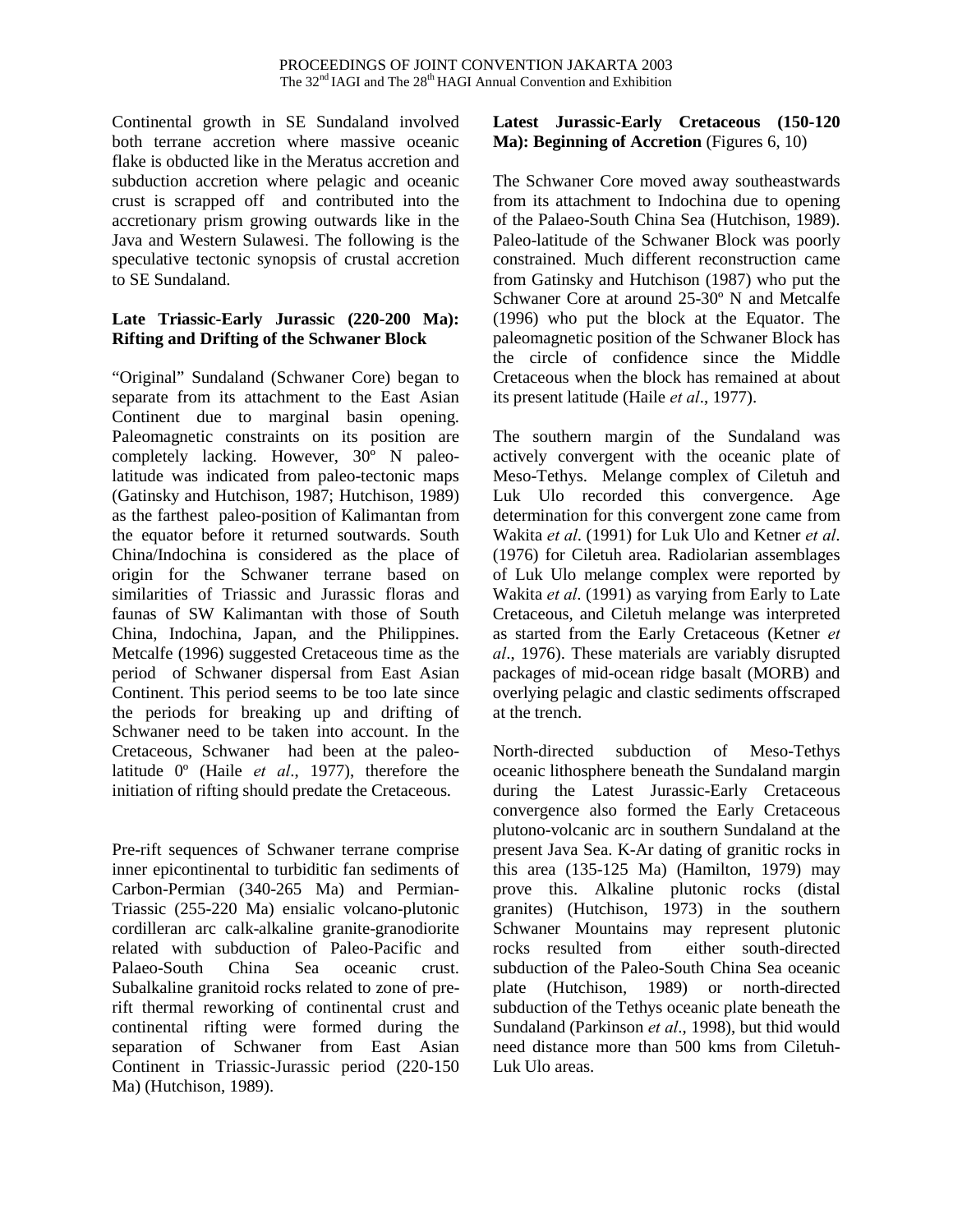### **Upper Early Cretaceous/ Middle Cretaceous (120-100 Ma): Collision of Micro-Continents to Sundaland** (Figures 6, 10)

The margin of Eurasia in Sulawesi was the site of accretion of continental fragments originating from Gondwana. The youngest of these collision and accretion events occurred during the Neogene (Rangin *et al*., 1990; Smith and Silver, 1991) and involved microblocks created from dislocation of Bird's Head Irian Jaya. These events followed a ca. 25 Ma period of subduction which began around 48 Ma as indicated by the age of the first magnetic anomaly identified in the Celebes Sea back-arc basin (Weissel, 1980; Rangin and Silver, 1991). The Early Paleocene and Late Cretaceous are suspected to be another period of accretion with docking of other block(s) of Australian origin along the active Eurasian margin at the level of Sulawesi (Hamilton, 1979; Rangin *et al*., 1989; Daly *et al*., 1991). This later collision event in turn marked the end of a largely accepted but poorly documented period of subduction following the rifting and dislocation of the Australian margin during Jurassic-Cretaceous times (Audley-Charles, 1983).

Several micro-continents rifted and drifted from the northern margin of the Australian Plate (Situmorang, 1989; Bergman *et al*., 1996; Metcalfe, 1996; Parkinson *et al*., 1998). The opening of the Wharton Basin, northwest of Australia (Heirtzler *et al*., 1978; Barber, 1979), since the Late Jurassic was responsible for seafloor spreading of Meso- and Ceno-Tethys and drifting of some micro-continents. At around 120- 115 Ma, a Proterozoic- Paleozic Gondwanan continental fragment (called Pompangeo) collided with the eastern part of the subduction zone (Parkinson *et al*., 1998) in presently west Central Sulawesi. Evidence of a Gondwanan continental fragment underlying at least parts of the Sulawesi region is provided by geochemical characteristics of the extensive Late Miocene-Pliocene magmatic rocks in west Central Sulawesi. Isotopic, major, and trace element data indicate that the parental rocks of the Miocene melts were Late Proterozoic-early Paleozoic Gondwanan continental crustal and mantle lithospheric assemblages, possibly similar to those presently disposed found on the northern margin of the Australian Plate (Bergman *et al*., 1996).

In southeastern Sundaland, in the Middle Cretaceous (Albian-Cenomanian), the Paternoster micro-plate collided with the Sundaland margin (Situmorang, 1989) which at that time was rimmed by shelf to slope sedimentary rocks of Hauterivian to early Aptian (Early Cretaceous) Paniungan to Batununggal Formations. This collision had closed the oceanic crust located between the Sundaland and the micro-continents. An ultra-basic wedge once part of the oceanic crust was obducted and northly-directed overthrusted onto the margin of the Sundaland where it presently found in the Meratus Range. Based on this consideration, the mechanism of ophiolite emplacement in the Meratus Mountains is different with those of Ciletuh and Luk Ulo. The margins of Sundaland in South Kalimantan is a suture zone containing ophiolitic melange in the Meratus Mountains and Pulau Laut .

It is speculated that Pompangeo and Paternoster formed one micro-plate colliding to southeastern Sundaland (presently most area is southern half of Kalimantan) which was trending more SW-NE than its present trend (then it would rotate anticlockwisely to eventually reached present orientation). Present South Makassar Strait and western Sulawesi positioned overlying this microplate.

During this period, subduction continued in Ciletuh-Luk Ulo sector with associated plutonovolcanic arc in the present Java Sea (116-98 Ma aged-granitic and volcanic rocks) (Hamilton, 1979). Subduction of Tethys Sea also immediately occurred to the east of Paternoster continental fragment as now crop out in the Bantimala, Barru, and Biru areas of Southwest Sulawesi. K-Ar ages of phengite for metamorphic rocks in Bantimala area resulting in ages of 137-113 Ma (Early Cretaceous) (Parkinson *et al*., 1998). K/Ar dating of garnet-muscovite schist from the Bantimala area yielded age of 111 Ma (Albian, Middle Cretaceous).

Subduction to the east of Paternoster terrane formed island arc volcanism in SE Sundaland, now around South Kalimantan, called as Alino Arc (Albian to early Cenomanian aged) (Priyomarsono, 1985 and Sikumbang, 1986; Hasan, 1991). Subduction accretion in this area is also proved by Aptian Hauran schist and Pelaihari phyllite metamorphic assemblages.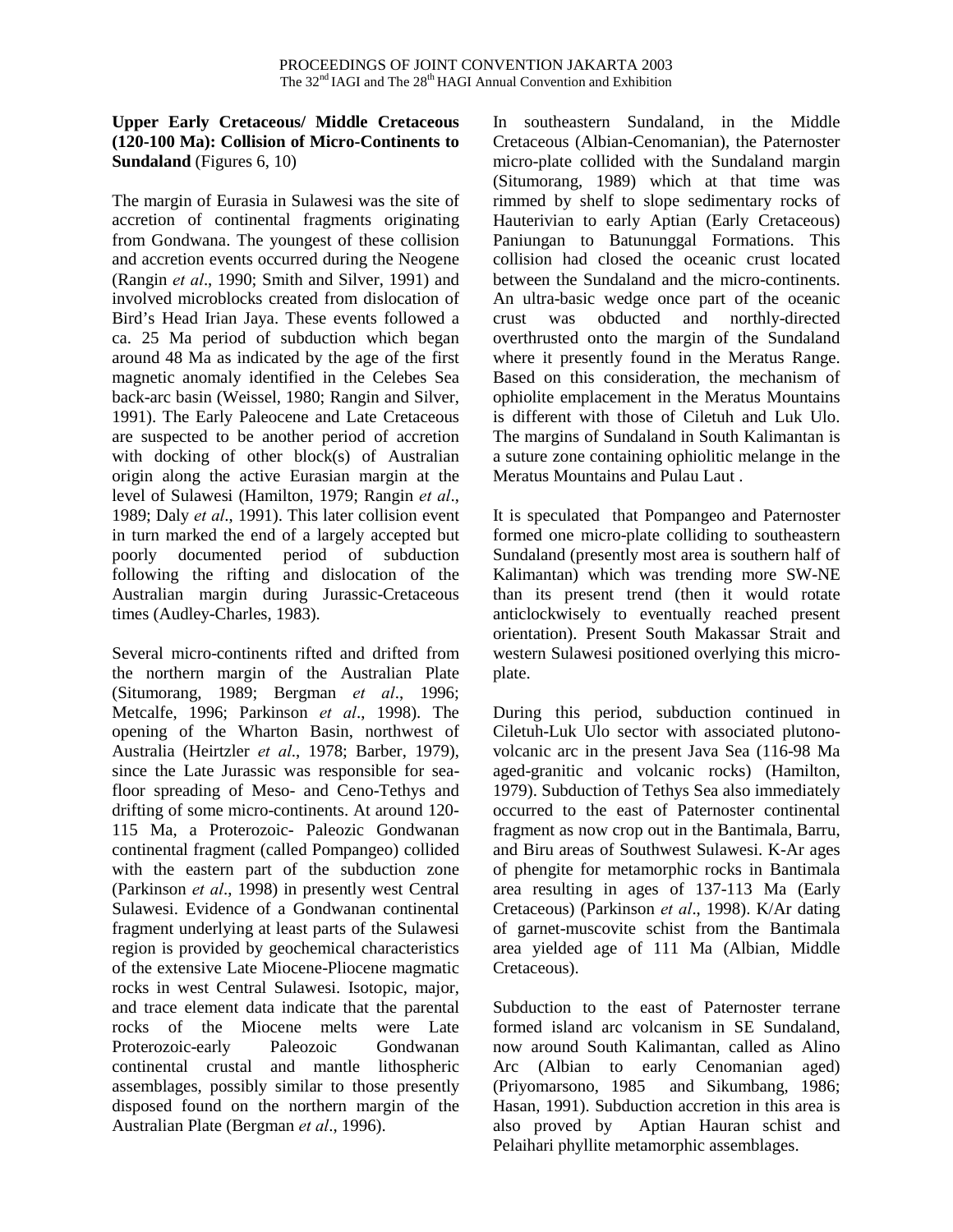### **Late Cretaceous – Earliest Tertiary (100-60 Ma)** : **Forward Accretion** (Figures 6, 10)

Started in the Late Cretaceous, the "Original" Sundaland (Schwaner Block) has entered its present latitude position  $(0^{\circ})$ . However, the region has rotated anticlockwisely by about 50º since then (Haile *et al*.,1977)

Up to this time, the "original" Sundaland has been added or grew southward and eastward with accreted crust resulted from convergence along its southeastern margin, including melange and accretionary prism zones now crop out in Ciletuh, Luk Ulo, SW Sulawesi areas, obducted oceanic crust of Meratus Range, and Pompangeo-Paternoster (presently western Sulawesi) microcontinents docking to southeastern Sundaland, and coeval plutono-volcanic arcs mainly in southern Sundaland.

During the Late Cretaceous, SE Sundaland ("original" and accreted crust) opened to the south and east facing the Ceno-Tethys Ocean. The convergence between the Sundaland and the Tethys oceanic plate continued. Ciletuh and Luk Ulo still became the sites of melange accretion as proved by the Late Cretaceous aged-radiolarian assemblages in Luk Ulo melange complex (Wakita *et al*., 1991). Pre-Tertiary rock complex of Bayat/ Jiwo Hill is considered as being formed during the emplacement corresponding with the Late Cretaceous-Paleocene subduction complex (Prasetyadi *et al*., 2002). More to the east/ northeast, the presence of Pompangeo-Paternoster micro-continents had migrated subduction zone in SW Sulawesi more seaward than that in Ciletuh-Luk Ulo-Bayat areas. The convergence on the southern and eastern margin of SE Sundaland had continued accreting crustal rocks to SE Sundaland. Sedimentation, metamorphism, and tectonic mixing took place simultaneously. The sedimentary sequence was formed of detritus eroded from the volcanic arc and from ocassionally elevated parts of the melange. Metamorphic rocks were formed principally from rocks near the bottom of the sedimentary sequence, where they were subjected to compression, shearing stress, and frictional heat in the subduction zone. Meanwhile, basalt, gabro, ultramafic rocks, and hemipelagic sediments were scrapped of the descending oceanic plate and were mechanically mixed with the sedimentary and metamorphic rocks to form melange.

Subduction-related volcanism added part of the accreted crust. Late Cretaceous volcanic arc is indicated to pass presently northern part of Java, western and central Java Sea trending west-eastnortheast (Hamilton, 1970; Katili, 1973). K-Ar ages ranging from 95-58 (Late Cretaceous-Paleocene) were resulted from granitic-andesitic rocks within the arc (Hamilton, 1979). The oldest calk-alkaline magmatism recorded in Sulawesi is present in the Bua and Langi Formations in Ujung Pandang area where andesites have been dated as ca. 60 Ma (van Leuuwen, 1981; Yuwono *et al*., 1988a). A Paleocene subduction was responsible for the island-arc volcanism. They are younger than the calk-alkaline lavas from the Cretaceous Alino and Manunggul Groups in the Meratus Mountains, Southeast Kalimantan (Yuwono *et al.*, 1988b). Fragments of calk-alkaline lavas of Late Cretaceous-Eocene ages were also found in the melange-type formations of Luk Ulo, Central Java (Suparka and Soeria-Atmadja, 1991). These scattered occurrences indicate a subductionrelated magmatism all along the southeastern margin of the Eurasian continent during the Paleocene. At 62 Ma, the Indo-Australian Plate moved northward at a rate of 15-20 cm/year and was subducted beneath the Sundaland, resulting in formation of the calk-alkaline magmatic arc of Sumatra, western part of Java, Sumba and west Sulawesi (Soeria-Atmadja et al.,1998).

Accretion of SE Sundaland also took place with deposition of flysch sediments eroded from thrusted melange complex and deposited on the slope of trench during the earliest Tertiary. The deposition of Ciletuh Formation in Ciletuh area, Karangsambung Formation in Luk Ulo area, and Balangbaru Formation in SW Sulawesi area are examples of this process. The Luk Ulo complex is overlain structurally by Eocene olistostromal deposit of Karangsambung Formation while the Bayat complex is overlain by a shallow marine to transition deposits of the Eocene Wungkal-Gamping Formation (Prasetyadi *et al*., 2002). The stratigraphic relations of both complexes indicate different histories and depositional setting revealing either the two complex formed the same subduction zone or the Bayat complex is not same in origin with the Karangsambung complex. An accretionary complex with continental parentage is suspected for the Bayah complex (Prasetyadi *et al*., 2002).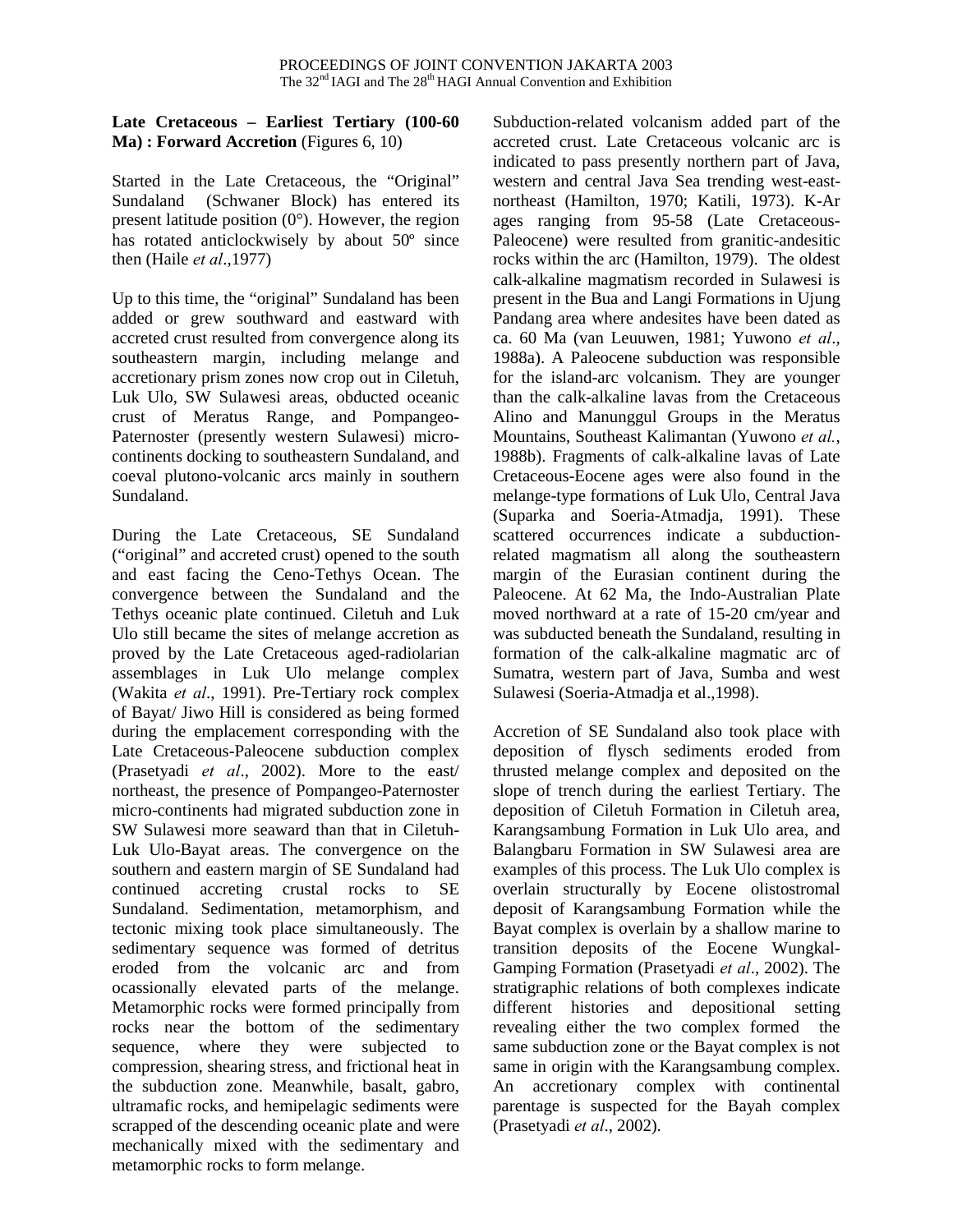In Southwest Sulawesi, flysch succession of the Balangbaru Formation unconformably overlies a basement accretionary complex accreted during the late Early Cretaceous to the Middle Cretaceous and is highly tectonized (Hasan, 1991). Balangbaru sediments were interpreted to be deposited within a small forearc basin on the trench slope. The basement complex (the Bantimala-Barru-Biru areas) was uplifted by thrusting from significant depth prior to the deposition of Balangbaru sediments. The basement high thus provided a barrier to prevent transport of volcaniclastic sediments from SE Kalimantan Island Arc (Alino Arc) into the basin. The basement high separated the western province of the forearc basin (Manunggul Basin with volcanic-rich Late Cretaceous sediments) from the flysch succession of the Balangbaru Formation which lacks volcanoclastic material.

During the Tertiary, SE Sundaland continent grew seaward at its southern margin (presently Java Island) with accreted crust resulted from accretionary prism of subduction zones and related volcanic arcs. Significant convergence periods in this area are : during the Cretaceous, Oligo-Miocene, and Plio-Pleistocene. Present subduction zone is 700 kms away from the "original" SE Sundaland at southern margin of the Schwaner Core. This means that during the accretion which started 150 Ma in the latest Jurassic, the SE Sundaland continent has grown outward with accreted crust as far as 700 kms or at a rate of crustal accretion of broadly 4.6 kms/million years or 0.46 cm/year assuming constant convergence rate.

## **DISPERSION HISTORY : SLIVERING OF THE CONTINENT** (Figures 7, 8)

Post-accretionary dispersion is a usual case in the Circum-Pacific region (Howell *et al*., 1985). The main period of accretionary activity ended by Early Tertiary time in the Cordillera and northeastern Siberia. These accretionary episodes have been followed by a history of complex strike-slip faulting, folding, and thrust faulting resulting in the breakup of some terranes. In North America, large-scale right-slip faults such as the San Andreas, Fairweather, and Fraser River all have minimum displacements of a few hundred kilometers, and some may have much more. The cumulative relative movement on all of these, plus innumerable subsidiary faults, must amount to several thousand kilometers, and some may have much more. In Japan, left-slip faults are smearing out and dispersing the terranes while accretion is still occurring, and in eastern China, east-west trending left-slip faults resulting from the northeastward movement of India are fragmenting the collection of terranes in that area. The dispersion of terranes, by either rifting or sliding, results in the diminution of continents.

At the eastern margin of SE Sundaland, the accretion stopped at around 50 Ma (Middle Eocene) and the accreted crust started to disperse or slivering beginning with the opening of the Makassar Strait. Regionally, the slivering of eastern margin of SE Sundaland is due to some reasons : (1) major strike-slip faults such as Lupar-Adang-Walanae-Sumba fault zone related with escape/extrusion tectonics due to India-Eurasia collision in 50 Ma, (2) back-arc spreading of Paleocene west-dipping subduction to the east of SW Sulawesi, and (3) southern propagation of the Sulawesi Sea floor spreading.

Rotation of the continental SE Sundaland is suspected by some authors to cause the dispersion of accreted crust of SE Sundaland. The continental SE Sundaland rotated counterclockwisely around 50º since the Late Cretaceous (Haile et al., 1977) or in the Eocene-Oligocene (Parkinson *et al*., 1998). The rotation resulted in the dispersal of sections of the accretionary complexes by sinistral stike-slip faulting related to increasingly oblique convergence (Parkinson *et al*., 1998). The opening of small marginal basins in the central Indonesian region (North and South Makassar, Bali, and Flores Basins, Gulf of Bone) (Prasetyo, 1992), throughout the Tertiary would have further dispersed the fragments to their present positions.

# **Dispersion of SW Arm of Sulawesi : the Makassar Strait Opening** (Figures 7, 8, 10)

The opening of the Makassar Strait and nature of crust underlying the strait has long been the subject of scientific debate. The mechanisms for origin of the Makassar Strait includes : (1) a crustal breakdown to the west of South Sulawesi volcanic arc by the Plio-Pleistocene diastrophism (van Bemmelen, 1949); (2) a sea floor spreading separating eastern Kalimantan and western Sulawesi in Quaternary (Katili,1978) or middlelate Miocene (Hamilton, 1979) or since 3 Ma and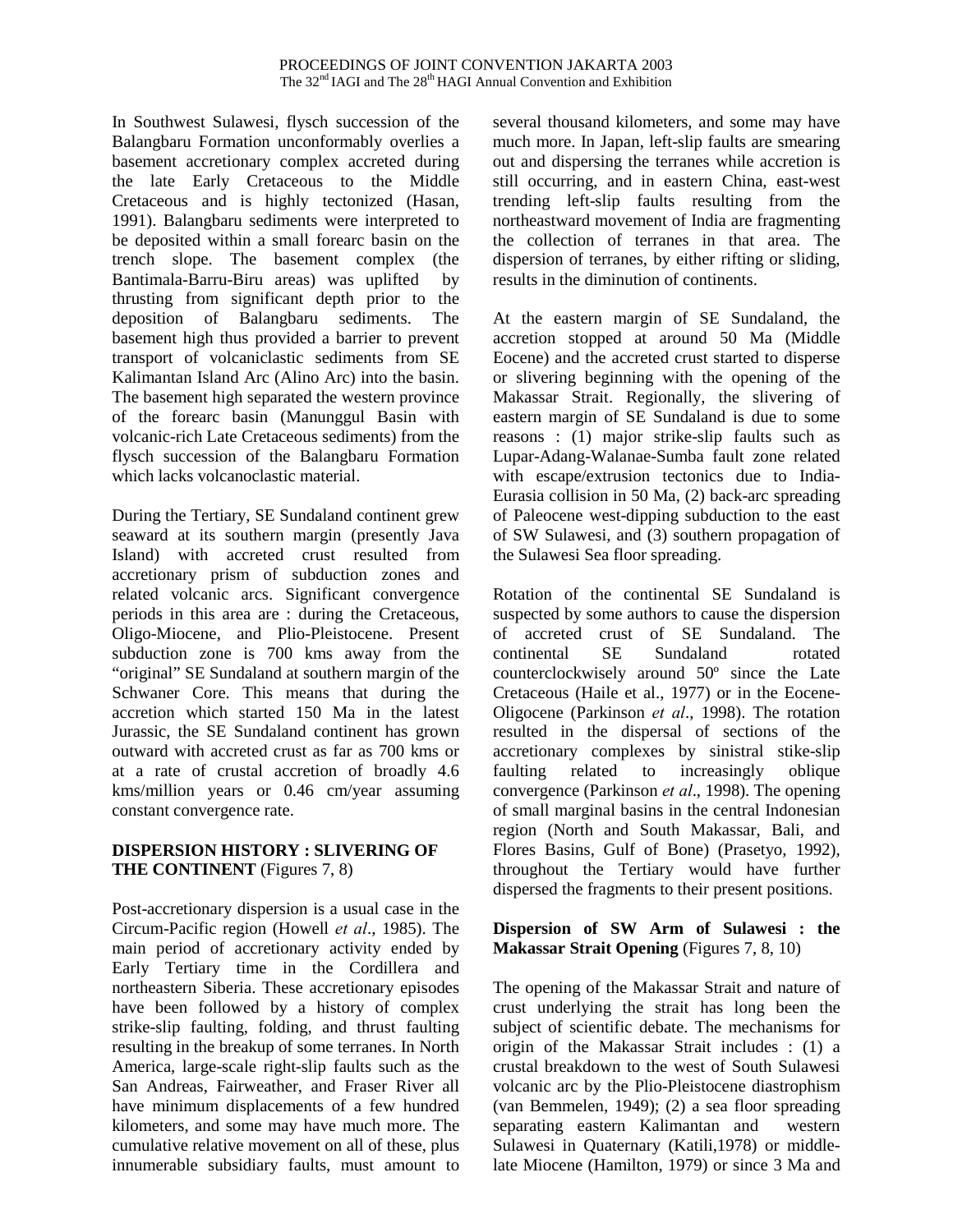started in the northern part of the strait (Otofuji *et al*., 1981); (3) a trapped Cretaceous oceanic crust (Malecek *et al*., 1993); (4) due to counterclockwise rotation of Kalimantan during Late Cretaceous to Early Paleogene times (Rose and Hartono, 1978; Parkinson *et al*., 1998); (5) a graben or rhombochasm formed in a rigid continental or intermediate crust (Burollet and Salle, 1981); (6) a stretching/rifting of continental crust (back-arc extension) from early-middle Eocene to early Miocene and now is underlain by attenuated continental crust (Situmorang, 1982; Daly *et al*., 1991; Sopaheluwakan, 1995); (7) a crustal subsidence of foreland basin as response to Neogene sediment loading in eastern Kalimantan and Neogene thrust loading in western Sulawesi (Bergman *et al*.,1996); and (8) a southern extension of Sulawesi Sea sea-floor spreading (Moss *et al*., 2000; Fraser and Ichram, 2000).

Sopaheluwakan (1995) suggested that the evolution of the Makassar Strait dates back to late Paleozoic-Early Mesozoic and was related to a long standing westward subduction of Tethyan lithosphere, which, during the Cretaceous, resulted in the uprise of buoyant metasomatized mantle, causing continental stretching and opening of the strait in the Early Tertiary. Based on newly acquired 2D seismic and gravity data, Moss *et al*. (2000) concluded that the northern and southern parts of the Makassar Basin are different in origin. The northern Makassar Strait opened in the middle Eocene and reached the stage of incipient sea floor spreading (proto-oceanic crust). The North Makassar Basin is a marginal oceanic basin formed with the extension of the West Philippines Sea and Sulawesi Sea spreading ridge into East Kalimantan/West Sulawesi margin of Eurasia during middle Eocene times. The South Makassar Strait never reached the same degree of extension as North Makassar Bain and is suggested to be underlain by highly attenuated continental crust. A thick succession of flat-lying strata seen on seismic and gravity data from the South Makassar Strait suggest that Tertiary oceanic crust did not form in this area (Situmorang, 1982).

The South Makassar Basin is the southernmost area of extension promoted by the Sulawesi Sea spreading centre (Fraser and Ichram, 2000). It is a rectangular depression with water depths around 2000 meters whose northeast and southwest boundaries are well developed strike slip faults.

The final attempt at extension from the South Makassar Straits is the Masalima Trough or Doang Trough. This graben extends from the southwest corner of the South Makassar Basin down into the East Java Basin. No significant extension has taken place, but the rift may represent a possible conduit for quartz-rich sediments to reach Kangean area during the middle or late Eocene. This indicates that the opening of the Makassar Strait has segmented basement of East Java Sea.

The history of dispersion of Accreted SE Sundaland by separation of western Sulawesi from eastern Kalimantan (opening of the Makassar Strait) dated back to the Late Cretaceous. As the Wharton Basin continued to enlarge in the south, the expansion in the north was accommodated by the newly active northwest dipping subduction zone in the Late Cretaceous, with a corresponding volcanic arc further to the northwest. Regional uplift and erosion took place during the Late Cretaceous-Lower Eocene, subsequently accompanied by subsidence along a set of normal faults downthrown towards the basin due to the stretching of the lithosphere. The outline of the Makassar basin was developed, flanked on both sides by positive areas. Between 55-50 Ma (Early Eocene), the Sundaland was subject to an extensional regime (Soeria-Atmadja et al., 1998). Rifting caused the separation of Kalimantan and western Sulawesi. Synrift sequences were deposited in the Makassar Basin unconformably on the pre-Tertiary basement. Opening continued through the late Eocene (45-40 Ma), at which time the rate of Indo-Australian (Neo-Tethys Sea) plate motion decreased to 11 cm/year and becoming 6 cm/year in the Oligocene (32-30 Ma). Stretching of the lithosphere continued until Early Miocene. It appears that stretching of the crust has not yet developed further into spreading. The opening of the Makassar Strait ended when it was opposed by active westward dipping subduction at the end of Early Miocene. Continuous sedimentation prevailed in the basin, whereas calc-alkaline volcanism occurred throughout the present western Sulawesi. This volcanic episode also coincides with the welding of the eastern and western arcs of Sulawesi, which occurred in Early-Middle Miocene times between 19-13 Ma (Sasajima *et al*., 1980). Since Early-Middle Miocene time, western Sulawesi has occupied its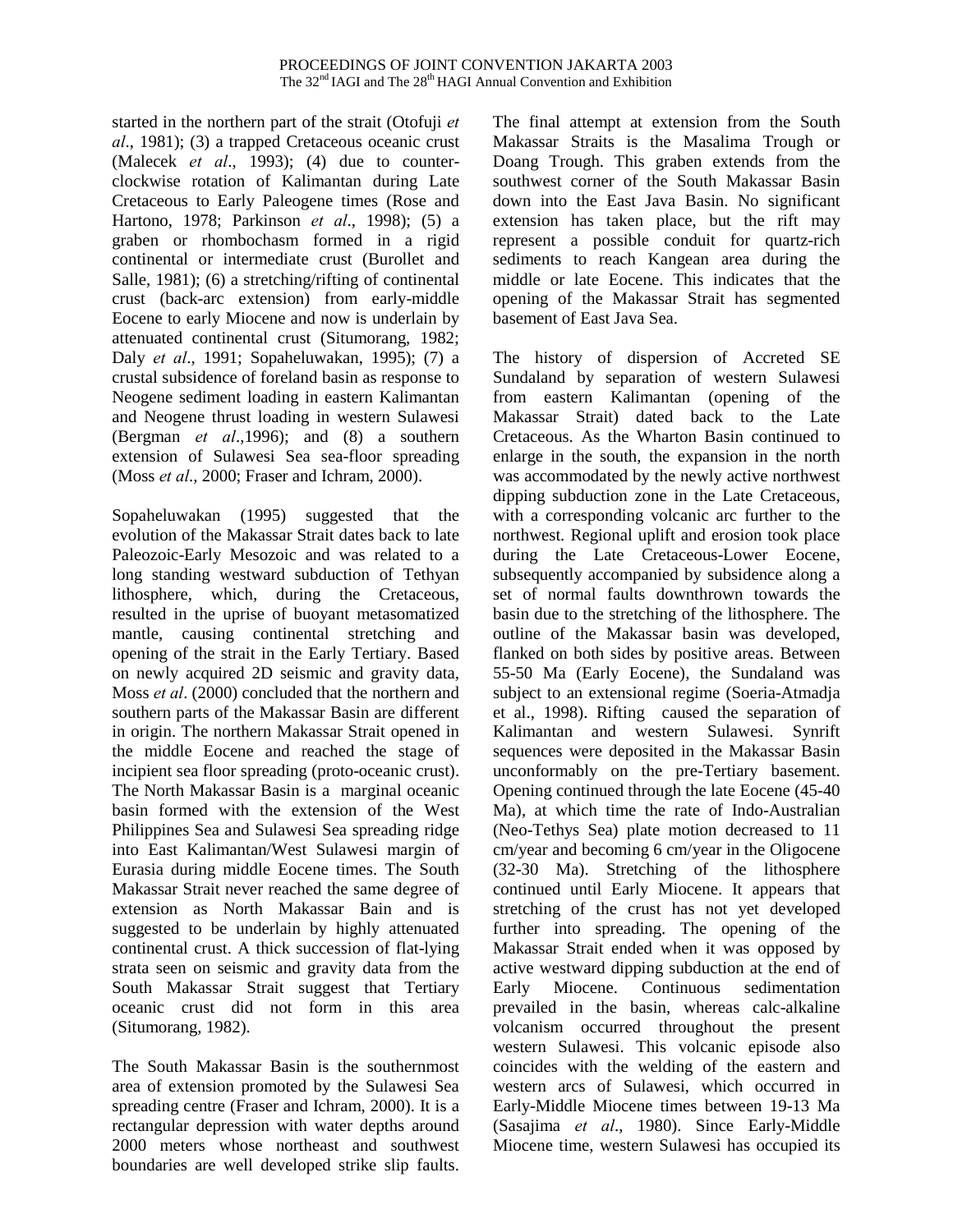present position, dispersed as far as 250-300 kms from Kalimantan.

## **Rifting of East Java Sea Basement** (Figures 7, 8, 10)

Separation of SW Sulawesi from Kalimantan with opening of the Makassar Strait is considered to have rifted the basement of East Java Sea located right to southwest and south of southern Makassar Strait. Rifting arms in the southern Makassar Strait extended southwest-and southward into the East Java Sea resulting in segmentation of the basement as rifted structure of horsts and grabens trending SW-NE, including : Karimunjawa Arch – Muriah Trough – Bawean Arch – Pati/Tuban/Bawean/Florence Trough – JS 1/Masalembo High – Central/Masalembo Deep – North Madura Platform – JS 5 Trough – Sibaru Platform. A number of wells were drilled into the basement in this rifted structures and revealed the presence of predominating intermediate crust (accreted crust) of the basement. Presently, this intermediate crust extends as far as the Flores Sea due to this rifting.

Another possibility for the origin of rifted basement in the East Java Sea is by back-arc spreading behind the volcanic arc (marginal basin spreading) and relate with the roll-back mechanism of plate convergence. However, this mechanism will need Paleocene-Eocene volcanic arc in Java which is not yet clearly defined until now. The first well-defined volcanic arc of Java came in the Oligo-Miocene and this is too late for the origin of the East Java Sea rifts.. The horsts and grabens in the East Java Sea should be formed in the Paleocene-Eocene considering their first synrift deposits (middle Eocene Ngimbang Formation).

During the Neogene, the rifted structures of the East Java Sea, especially in each southern ends, subsided due to extensional stress generated from left-lateral strike-slip fault of theRembang-Madura-Kangean Fault Zone. This fault zone deformed the areas presently located at the northern East Java from Rembang to Kangean areas.

# **Dispersion of Flores Sea Islands** (Figure 8)

As discussed before, The Flores Sea Islands, comprising the Selayar, Tanahjampea, Kalao, Bonerate, and Kalaotoa Islands, geologically have similarities with SW Sulawesi. This includes : the Cretaceous ophiolitic rocks of Kalao and Kalaotoa which may equivalent with that of Bantimala in SW Sulawesi, old volcanic breccias of Tanah Jampea which probably correspond to the Eocene Langi Volcanics of SW Sulawesi, bioclastic limestones of the islands which may equivalent with the Tonasa Limestones in SW Sulawesi, and the granitic rocks which may correlate to Early-Middle Miocene granites in South Sulawesi. Gravity data of the area (Guntoro, 1996) support the consideration that the Flores Sea Islands once part of SW Sulawesi.

Presently the islands are located off to the south and southeast of SW Sulawesi in the Flores Sea. Based on the similarities in geology with SW Sulawesi, it is considered that the Flores Sea Islands were once part of SW Sulawesi and they had been dispersed 100-250 kms to their present position by major strike slip fault, a possibly same fault which also dispersed the Sumba Island. The period of slivering is considered to occur after Early-Middle Miocene time or after the emplacement of Early-Middle Miocene granites in SW Sulawesi. Sopaheluwakan (1995) suggested that the uprise of buoyant metasomatized mantle in connection with the initial opening of Makassar Strait in the Early Tertiary was responsible for the separation of the islands of Doang and Selayar from the mainland of Sulawesi.

### **Dispersion of Sumba Island** (Figure 8)

The origin of the Sumba micro-continent as detached from SE Sundaland has been considered since Hamilton's work (1979). The Cretaceous-Paleogene geology of the Sumba Platform is correlative with the South Arm of Sulawesi and SE Kalimantan (Simandjuntak, 1993). From the results of paleomagnetic surveys (Wensink, 1994), Sumba has been interpreted as a separated fragment of the Eurasian Plate underthrusted by the Indo-Australian Plate. Abdullah (1994) noted similarities in the Paleogene sedimentary facies and magmatism on Sumba and Sulawesi and concluded that the island was originally part of a Paleogene volcanic arc which was situated near western Sulawesi from Late Cretaceous time to the Paleogene. Sumba has a basement of Upper Cretaceous turbidites overlain unconformably by gently dipping Paleogene shallow water sediments and volcanic rocks and resembles the stratigraphy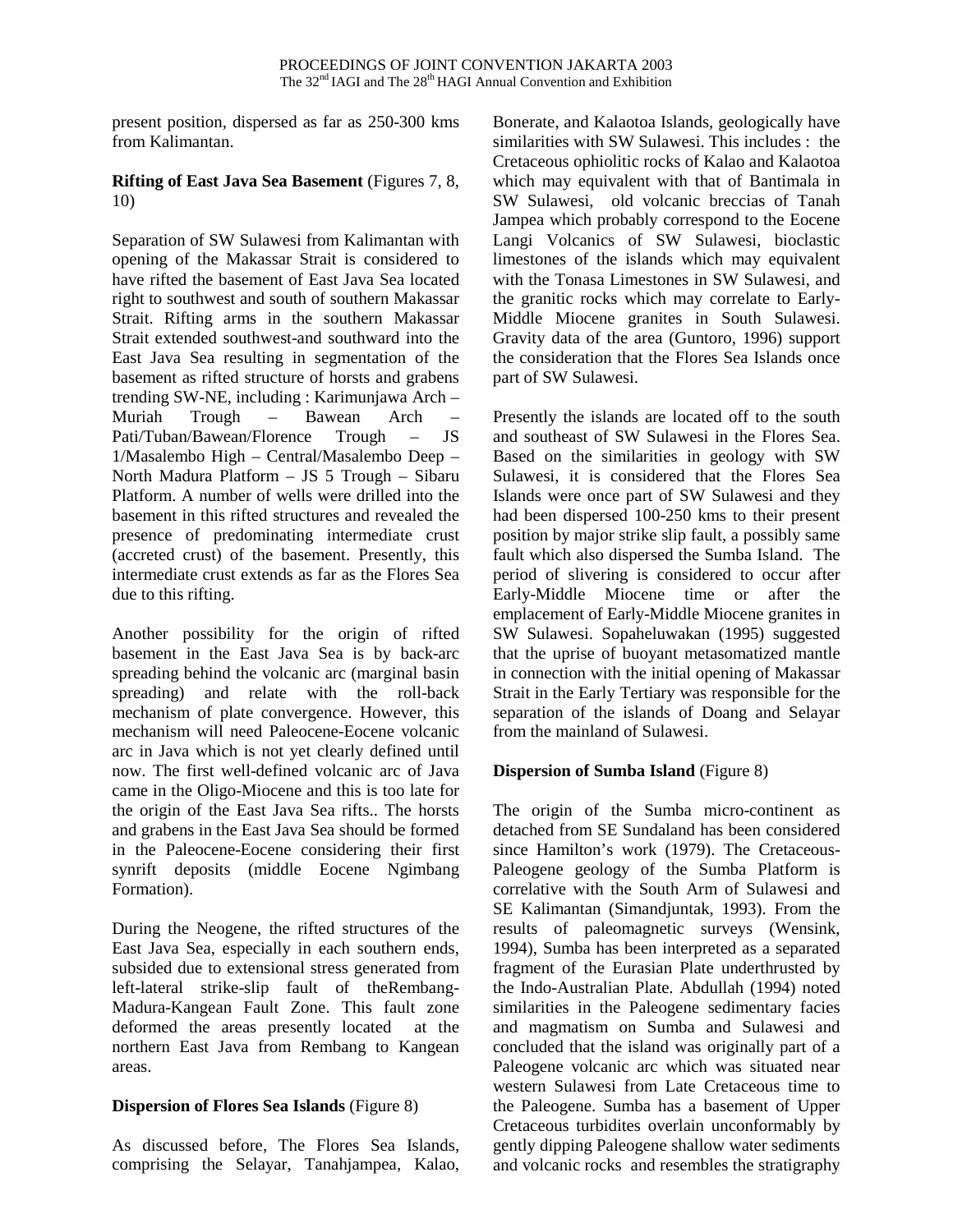of the adjacent Asian margin in SW Sulawesi and offshore east Java (Packham, 1996).

Based on Pb-Nd isotopic characteristics of sediments and volcanics, Vroon *et al*. (1996) evaluated provenances of continental fragments in Eastern Indonesia. The evidence is based on a comparison of Pb-Nd isotopic signatures between meta-sedimentary or volcanic rocks from the microcontinents and possible provenance areas. Provenance areas are considered as continental margins of Australia-New Guinea or Sundaland. Pb-Nd isotopic variations in expected provenances have been studied. North Australia has very high  $^{206}Pb^{204}Pb$  (up to 19.57) and low  $^{143}$ Nd/<sup>144</sup>Nd (0.51190-0.51200). Western New Guinea has low  $^{206}Pb/^{204}Pb$  (18.6-19.0) and relatively high  $^{143}$ Nd/<sup>144</sup>Nd (0.51218-0.51225). The Bird's Head area has <sup>206</sup>Pb/<sup>204</sup>Pb of 18.60-18.75. Southern New Guineas has  $206Pb/204Pb$  of 18.75-19.0. Sundaland has less radiogenic Pb isotopes.

Marine sedimentary rocks of the Late Cretaceous Lasipu Formation in Sumba were analyzed for the Pb-Nd isotops. They display limited variations in  $143$ Nd/ $144$ Nd (0.51244-0.51248) and Pb isotopes  $(^{206}Pb/^{204}Pb = 18.74-18.77)$ . According to Vroon *et al*. (1996), these isotopic signatures do not correspond to the Australian or New Guinean continental domains, and thus favour a northern rather than a southern origin. Because of stratigraphic indications for a paleoposition of Sumba near SW Sulawesi (Simandjuntak, 1993), Late Cretaceous flysch sedimentary rocks from the Balangbaru Formation of SW Sulawesi (Hasan, 1991) were analysed for comparison. They yielded  $^{143}$ Nd/<sup>144</sup>Nd of 0.51246-0.51255 and Pb isotopes  $(^{206}Pb/^{204}Pb)$  of 18.67-18.74, which implies a close isotopic similarity with the Lasipu Formation. Based on this, it is considered that Sumba originated from SE Sundaland.

The southward movement of Sumba took place during pre-Neogene time by transcurrenttransformal displacement and the island has occupied the present position in the forearc basin since the Neogene. The beginning of Sumba dispersion is various from the Late Cretaceous (Wensink, 1994) to Middle Miocene (Simandjuntak, 1993). Wensink (1994) and Wensink and van Bergen (1995) argued that based on the recent paleomagnetic evidence, there are indications that Sumba started to drift in the Late Cretaceous and had already arrived at or near its

present position in the Early Miocene. Most of the authors (such as Parkinson *et al*, 1998) suggested the Paleogene as the period of Sumba dispersion. Detailed K-Ar chronology of Sumba magmatism (Hendaryono *et al*., 2001) shows its beginning during Late Cretaceous and its vanishing in Late Eocene-Early Oligocene. Regionally as well as chronologically, these results constrain the geodynamical evolution of this area during the Oligocene and Miocene. During this period, Sumba Island is shifting from its within arc location to forearc position.

Sopaheluwakan (1995) suggested that the uprise of buoyant metasomatized mantle in connection with the initial opening of Makassar Strait in the Early Tertiary was responsible for the separation of Sumba from the mainland of Sulawesi. During the Paleogene, the rate of movement of the Indo-Australian Plate decreased, leading to the generation of a back-arc basin and the formation of a marginal sea. Back-arc spreading resulted in the southward migration of Sumba. Translation of these continental fragments which took place along the N-S trending proto-Paternoster-Walanae-Selayar fault between the Late Cretaceous and Early Miocene accompanied crustal rifting and the left lateral fault system facilitated the southward migration of Sumba and its anticlockwisely rotation. Simandjuntak (1993) suspected northern Bone Bay as the origin of the Sumba micro-continent based on the similarity and a relatively good fitting of topography of Sumba Island to the northern part of the Bone Bay region. The Sumba terrane was detached and then displaced southward by the Palu-Koro Fault, or from the Walanae Fault prior to the development of the volcanic arc in Nusatenggara.

Alternatively, the island might have been detached from the southeastern margin of the Sundaland and then displaced away southwards during and/or subsequent to the anti-clockwise rotation of Kalimantan during separation (break up) of the South Arm of Sulawesi from Kalimantan prior to the development of the volcanic arc in Nusatenggara. Southward migration of Sumba micro-continent is confirmed by new paleomagnetic data (Wensink, 1994). Since the Neogene, Sumba Island has been trapped within the forearc basin in front of eastern Sunda arc.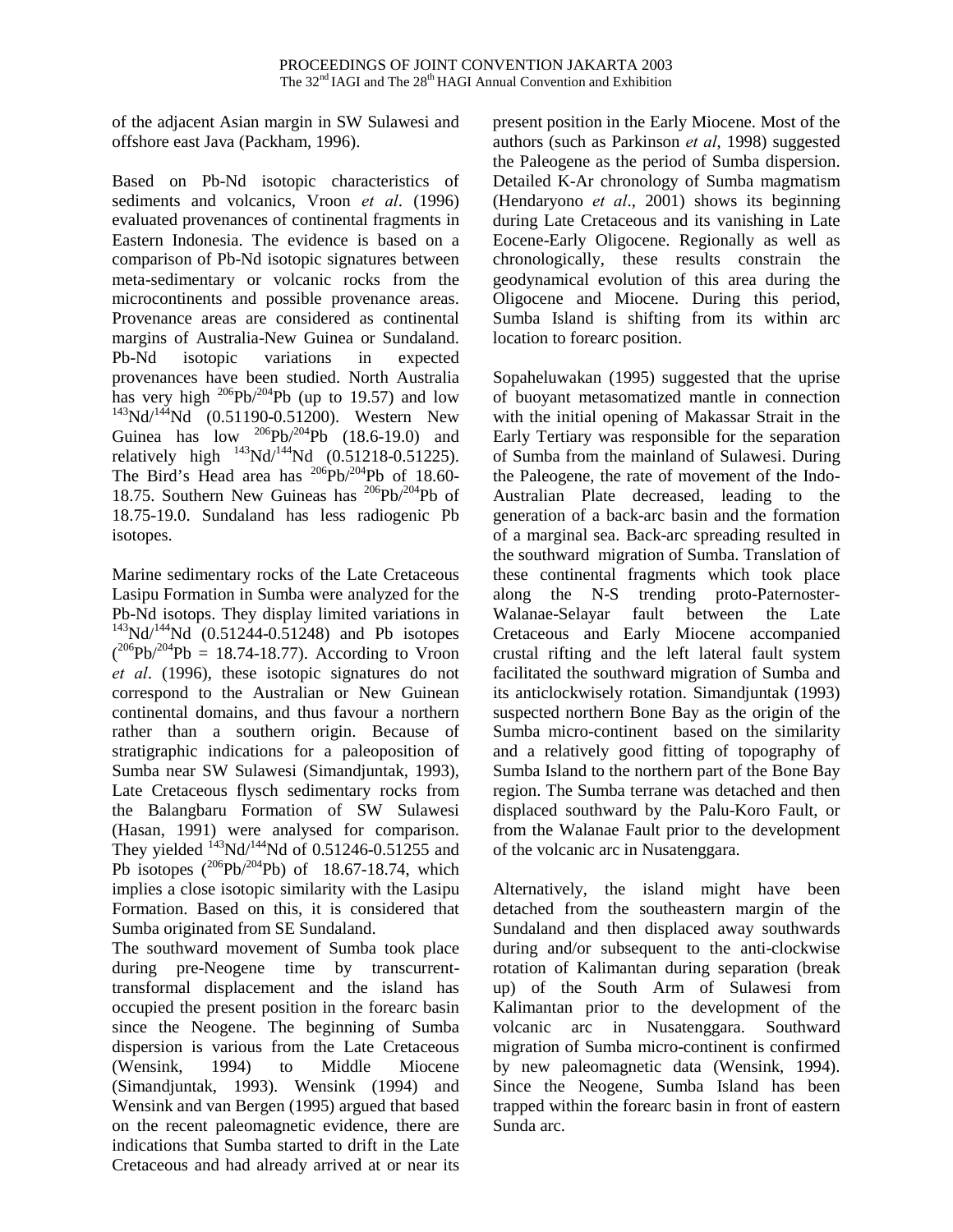#### **Present Southeastern Margin of SE Sundaland** (Figures 9, 10)

Based on the accretion and dispersion histories of SE Sundaland, it can be stated that presently the easternmost margin of the Sundaland (original and accreted) are SW Sulawesi, Flores Sea Islands, and Sumba Island. These areas trend north-south and at their southern part may relate with the Sumba Fracture (Audley-Charles, 1975) which separates Sumba and Flores Islands with Sumbawa Island. SW Sulawesi-Flores Sea Islands-Sumba Island become the border in Central Indonesia separating oceanic crust domain to the east and continental-intermediate crust to the west. Sumba Fracture was considered by Audley-Charles (1975) as major geological element separating western and eastern Indonesia.

The eastern margin of SE Sundaland after some dispersions currently position at Central Indonesia and represents a transition between the largely Eurasian elements of Western Indonesia and the Pacific and Australasian related elements of Eastern Indonesia. The present Central Indonesian region is situated in a back-arc setting. However, from the Cretaceous to the Eocene this area was the site of complex subduction, forearcs and magmatic arcs (Guntoro, 1999). Its tectonic development has been determined by eastward accretion of Cretaceous and Paleogene subduction and collision zones and subsequently by the opening of the Makassar Strait and dispersal of some acccreted crust. Recently the structures have been modified as a result of the propagating collision of the Australian continent with the Banda Arc.

### **CONCLUSIONS**

1. Continental Sundaland is constructed of a number of terranes or micro-plates originating from the northern Gondwanaland which rifted, drifted, and amalgamated in the Late Paleozoic and Mesozoic. SE Sundaland then grew outward through terrane and subduction accretion and diminuted through slivering of acrreted crustal mass.

2. Accreted crustal mass of SE Sundaland includes : oceanic Meratus, continental Paternoster, Ciletuh-Luk Ulo-Bayat subduction complex, Bantimala-Barru-Biru subduction complex, Flores Sea Islands, and continental Sumba Island. These crustal mass accreted the "original" SE Sundaland (Schwaner Core) during 150-60 Ma (Late Jurassic-earliest Tertiary).

3. Tectonic escape due to India-Eurasia collision, marginal basin spreading of SW Pacific areas, and sea-floor spreading of the Sulawesi Sea, which all occurred at around 50 Ma (Middle Eocene) are considered to have responsibilities for dispersion of some of accreted SE Sundaland crustal mass. The dispersed mass includes : SW Sulawesi through opening of the Makassar Strait, Flores Sea Islands, and Sumba Island. This slivering has caused the segmentation of the East Java Sea basement.

4. Growth and shaping of continents may be viewed as a result of both terrane accretion and terrane dispersion. While the accretion of terranes results in continental growth or outbuilding, the dispersion of terranes results in the diminution of continents.

# **ACKNOWLEDGMENTS**

This paper has its embryonic form since mid-1990s when I was included in the Regional Geology Group of Pertamina Exploration. Lukman Kartanegara, Amril Adnan, and Luki Samuel were the right persons I should address my thank for the group. Discussion with many geoscientists in the following years and increasing number of related literatures have significantly propelled the writing of this paper. I especially thank C. Prasetyadi and Premonowati from Geology UPN/ITB and Margaretha (Anadarko Indonesia) for their challenging tectonic-related questions. Discussions with Agus Guntoro (Geology Trisakti) and Chalid Abdullah and Benyamin Sapiie (Geology ITB) also inspired the writing of this paper. Some important literatures are made available for me due to the kindness of C. Prasetyadi, Margaretha, and Bambang Priadi and Suyatno Yuwono (Geology ITB). Lastly, the management of BP Migas Exploration is acknowledged for providing unpublished studies and data and the opportunity to publish this paper. However, the interpretation found in the paper is solely my own responsibility.

# **REFERENCES**

Abdullah, C.I., 1994, Contribution á l'étude géologique de I'lle de Sumba : Apports a La Connaissance de La Géodynamique de L'Archipel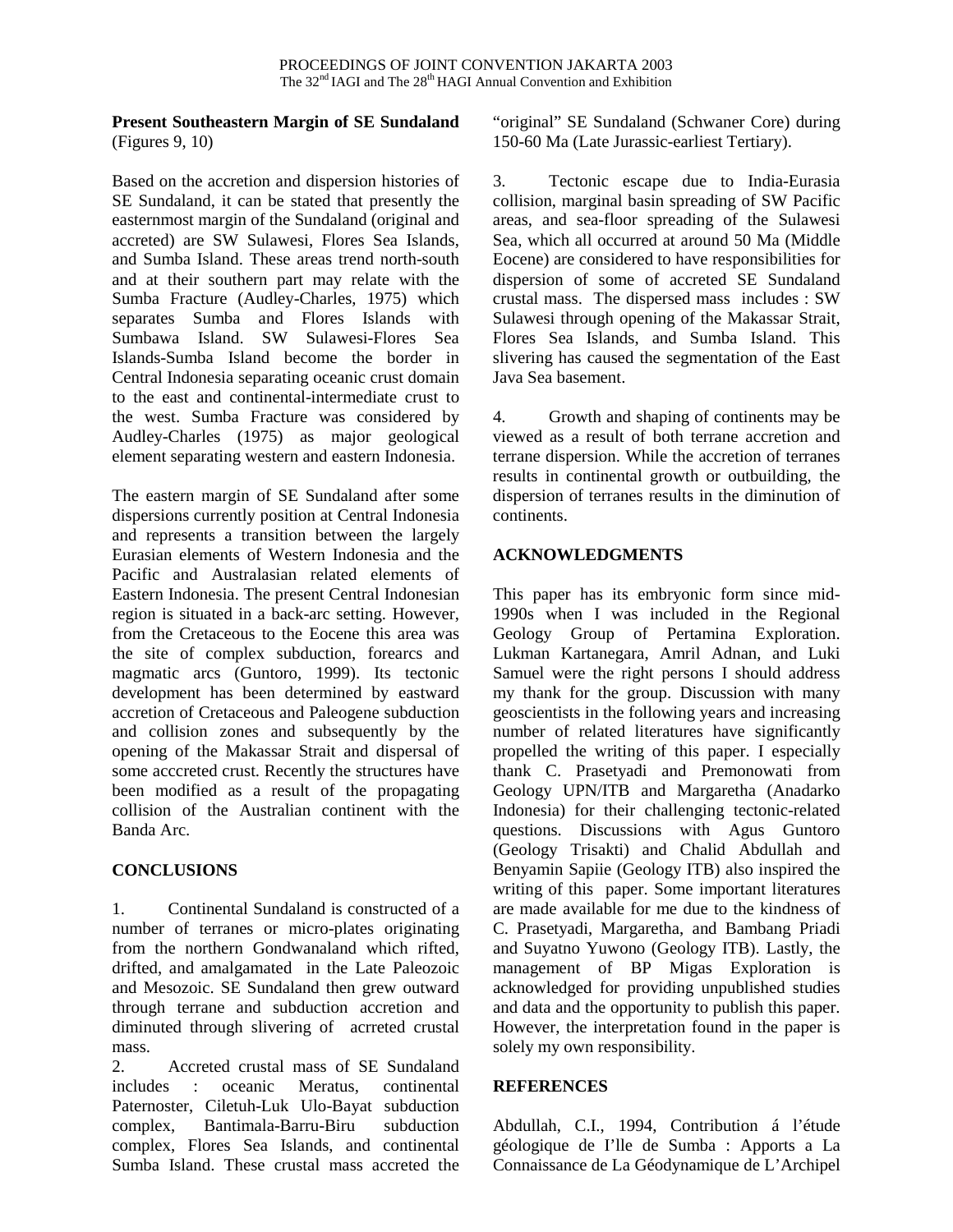Indonésien Orientale, Thése de Doctorat, Université de Savoie, Chambery, France, 255 ps, *unpublished.*

Abdullah, C.I., Rampnoux, J.P., Bellon, H., Maury, R.C., Soeria-Atmadja, R., 2000, The evolution of Sumba Island (Indonesia) revisited in the light of new data on the geochronology and geochemistry of the magmatic rocks, *Journal of Asian Earth Sciences 18, p. 533-546.*

Asikin, S., 1974, *Evolusi Geologi Jawa Tengah dan Sekitarnya Ditinjau dari Segi Tektonik Dunia yang Baru*, Ph. D. Thesis, Institute of Technology Bandung, *unpublished*.

Audley-Charles, M.G., 1975, The Sumba Fracture : a major discontinuity between western and eastern Indonesia, *Tectonophysics*, 26, p. 213-228.

Audley-Charles, M.G., 1983, Reconstruction of eastern Gondwanaland, *Nature,* 306, p. 48-50.

Baharuddin, 1996, The petrology and geochemistry of the Cretaceous Schwaner volcanic/subvolcanic rocks and its implication to the tectonic evolution of Sundaland, *Proceedings of Indonesian Association of Geologists,* 23rd Annu. Conv., p. 271-290.

Bally, A.W. and Oldow, J.S., 1984, *Plate Tectonics, Structural Styles, and the Evolution of Sedimentary Basins*, Rice University, Houston, 238 ps., *unpublished*.

Barber, A.J., 1979, Structural interpretations of the island of Timor, Eastern Indonesia, *South East Asia Petrol. Expl. Soc. Proc*., 4, p/ 9-21.

Barber, A.J., Davies, H.L., Jezek, P.A., Hehuwat, F., Silver, E.A., 1981, The geology and tectonics of Eastern Indonesia : review of the SEATAR Workshop 9-14 July 1979, in Barber, A.J., and Wiryosujono, S. (eds.), *The Geology and Tectonics of Eastern Indonesia*, GRDC Spec. Publ., 2, p. 7- 28.

Ben-Avraham, Z. and Emery, K.O., 1973, Structural framework of Sunda Shelf, The *American Assoc. of Petroleum. Geol. Bull.*, V. 57, No. 12, p. 2323-2366.

Ben-Avraham, Z. et al., 1981, Continental accretion and orogeny : from oceanic plateaus to allochthonous terranes, *Science*, V. 213, p. 47-54.

Bergman, S.C., Coffield, D.Q., Talbot, J.P., and Garrard, R.A., 1996, Tertiary tectonic and magmatic evolution of western Sulawesi and the Makassar Strait, Indonesia : evidence for a Miocene continent-continent collision, in Hall, R. and Blundell, D. (eds), *Tectonic Evolution of Southeast Asia*, Geological Society Spec. Publ. No. 106, p. 391-429.

Bransden, P.J.E. and Matthews, S.J., 1992, Structural and stratigraphic evolution of the East Java Sea, Indonesia, *Proceedings Indonesian Petroleum Association*, 21<sup>st</sup> Annu. Conv., p. 417-454.

Burollet, P.F. and Salle, C., 1981, Seismic reflection profiles in Makassar Strait, in Barber, A.J., and Wiryosujono, S. (eds.), *The Geology and Tectonics of Eastern Indonesia*, GRDC Spec. Publ., 2, p. 273- 276.

Chamalaun, F.H. and Sunata, W., 1982, The paleomagnetism of the Western Banda Arc system : Sumba, in Paleomagnetic research in Southeast and East Asia, *Proceedings of a Workshop*, Kuala Lumpur, Malaysia, March 1992, Joint Prospecting for Mineral Resources in Asian Offshore Areas (CCOP), Bangkok, p. 162-194.

Chamalaun, F.H., Grady, A.E., von der Borch, C.C., and Hartono, H.M.S., 1983, Banda Arc tectonics – the significance of Sumba Island in Watkins, J.S. and Drake, C.L. eds, *Studies in Continental Margin Geology* – American Assoc. Petrol. Geol. Memoir, 34, American Assoc. Petrol. Geol., Tulsa, p. 361-376.

Fraser, T.H. and Ichram, L.O., 2000, Significance of the Celebes Sea spreading centre to the Paleogene petroleum systems of the SE Sunda Margin, Central Indonesia, *Proceedings Indonesian Petroleum Association*, 27<sup>th</sup> Annu. Conv., p. 431-441.

Gatinsky, Y.G. and Hutchison, C.S., 1987, Cathaysia, Gondwanaland and Paleotethys in the evolution of continental Southeast Asia, *Geological Society of Malaysia Bulletin*, 20.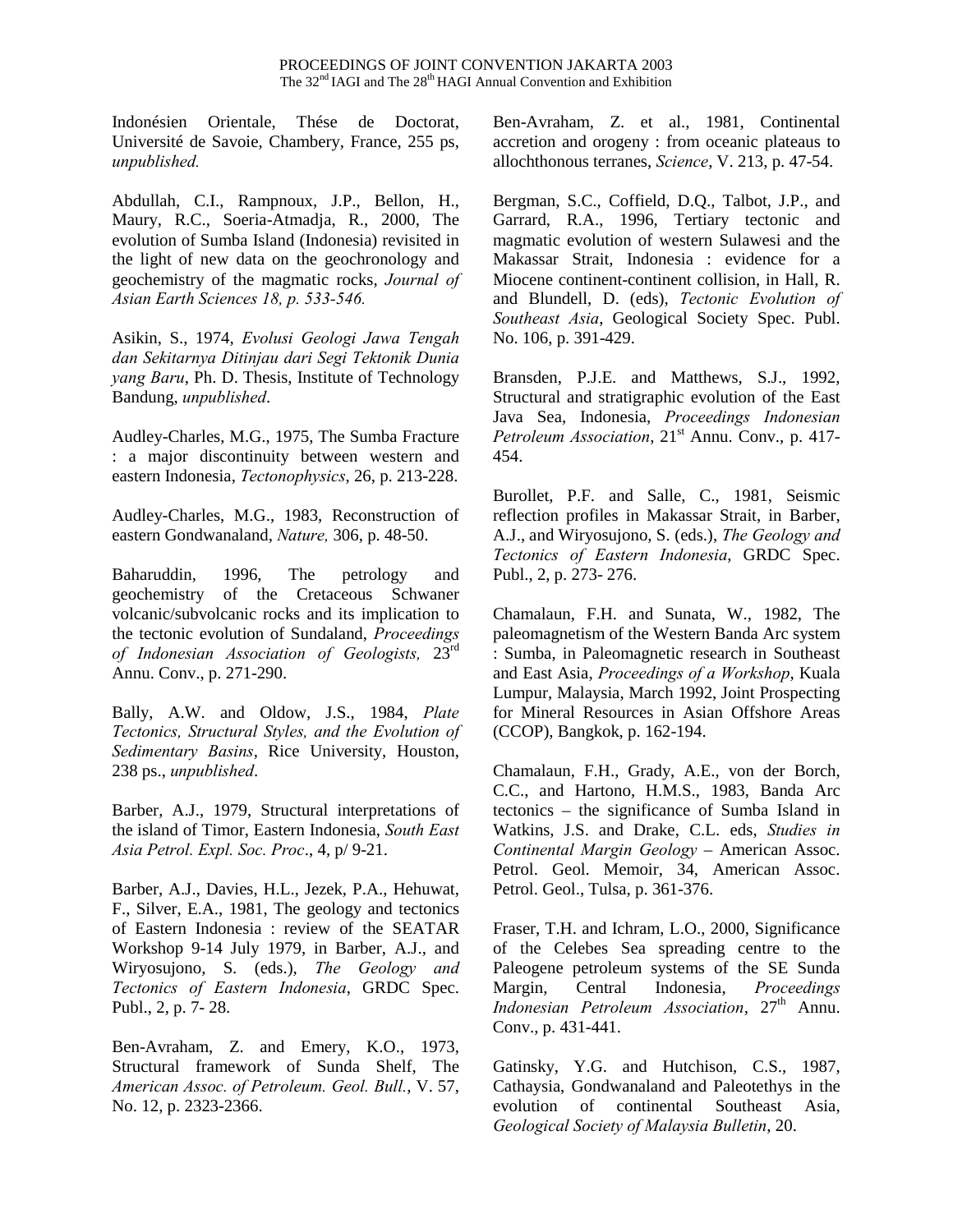Guntoro, A., 1995, *Tectonic Evolution and Crustal Structure of the Central Indonesian Region from Geology, Gravity, and Other Geophysical Data*, Ph.D. Thesis, Univ. Coll. Lond., University of London., *unpublished*.

Guntoro, A., 1996, Seismic interpretation and gravity models of Bone Bay in relation to its evolution, *Proceedings Indonesian Association of Geologists*,  $25^{\text{th}}$  Annu. Conv., p. 349-369.

Guntoro, A., 1997, Preliminary study of the geology and tectonics of the Flores Sea islands, South Sulawesi, *Proceedings Indonesian Association of Geologists,*  $26<sup>th</sup>$  Annu. Conv., p. 291-313

Guntoro, A., 1999, A new propose of geological division in the Indonesian Archipelago from tectonic evolution point of view - Extended Abstract, *Proceeding of 1st FOSI-IAGI Regional Seminar : Tectonics and Sedimentation of Indonesia and 50th Anniversary Memorial of R.W. van Bemmelen's Book – The Geology of Indonesia*, p. 20-21.

Haile, N.S., McElhinny, M.W., and McDougall, I., 1977, Palaeomagnetic data and radiometric ages from the Cretaceous of West Kalimantan (Borneo) and their significance in interpreting regional structure, *Journal of the Geological Society London*, 133, p. 133-144.

Hall, R., 1997, Cenozoic tectonics of SE Asia and Australasia in Howes, J.V.C. and Noble, R.A., eds, *Proceedings Indonesian Petroleum Assoc. Petroleum Systems of SE Asia and Australasia Conference*, Jakarta, Indonesia, May 1997, Indonesian Petroleum Assoc., p. 47-62.

Hamilton, W., 1970, *Tectonic Map of Indonesia, a Progress Report*, U.S. Geol. Surv., Denver, 29 ps.

Hamilton, W., 1979, *Tectonics of the Indonesian Region*, Geol. Surv. Prof. Papers No. 1078, US Govt. Print. Off., Washington DC.

Hartono, H.M.S. and Tjokrosapoetro, S., 1984, Preliminary account and reconstruction of Indonesian terranes, *Proceedings Indonesian Petroleum Association*, 13<sup>th</sup> Annu. Conv., p. 185-226.

Hasan, K., 1991, The Upper Cretaceous Flysch Succession of the Balangbaru Formation, Southwest Sulawesi, *Proceedings Indonesian Petroleum Association*, 20<sup>th</sup> Annu. Conv., p. 183-208.

Heirtzler, J.R., Cameron, P., Cook, P.J., Powell, T., Roeser, H.A., Sukardi, S., and Veevers, J.J., 1978, The Argo Abyssal Plain, *Earth Planet. Sci. Letters*, 41, p. 21-31.

Hendaryono, Rampnoux, J.P., Bellon, H., Maury, R.C., Abdullah, C.I., and Soeria-Atmadja, R., 2001, New data on the geodynamics of Flores Island, Eastern Indonesia-extended abstract, *Proceedings of IAGI 30th Annu. Conv. and Geosea 10th Regional Congress*, p. 195-199.

Howell, D.G., Jones, D.L., Schermer, E.R., 1985, Tectonostratigraphic terranes of the Circum-Pacific Region in Howell, D.G., ed., *Tectonostratigraphic Terranes of the Circum-Pacific Region*, Circum-Pacific Council for Energy and Mineral Resources, Houston, p. 3-23.

Hutchison, C.S., 1973, Tectonic evolution of Sundaland : a Phanerozoic synthesis, *Geol. Soc. Malaysia Bulletin*, 6 July 1973, p. 61-86.

Hutchison, C.S., 1989, *Geological Evolution of South-east Asia*, Clarendon Press, Oxford, 368 ps.

Hutchison, C.S., 1992, The Eocene unconformity on southeast and east Sundaland, *Geol. Soc. Malaysia Bulletin*, 32, November 1992, p. 69-88.

Katili, J.A., 1971, A review of the geotectonic theories and tectonic map of Indonesia, *Earth Sci. Rev*., 7, p. 143-163.

Katili, J.A., 1972, Plate tectonics of Indonesia with special reference to the Sundaland area, *Proceedings Indonesian Petroleum Association*,  $1<sup>st</sup>$  Annu. Conv., p. 57-61.

Katili, J.A., 1973, Geochronology of West Indonesia and its implication on plate tectonics, *Tectonophysics*, 19, p. 195-212.

Katili, J.A., 1978, Past and present geotectonic position of Sulawesi, Indonesia, *Tectonophysics*, 45, p. 289-322.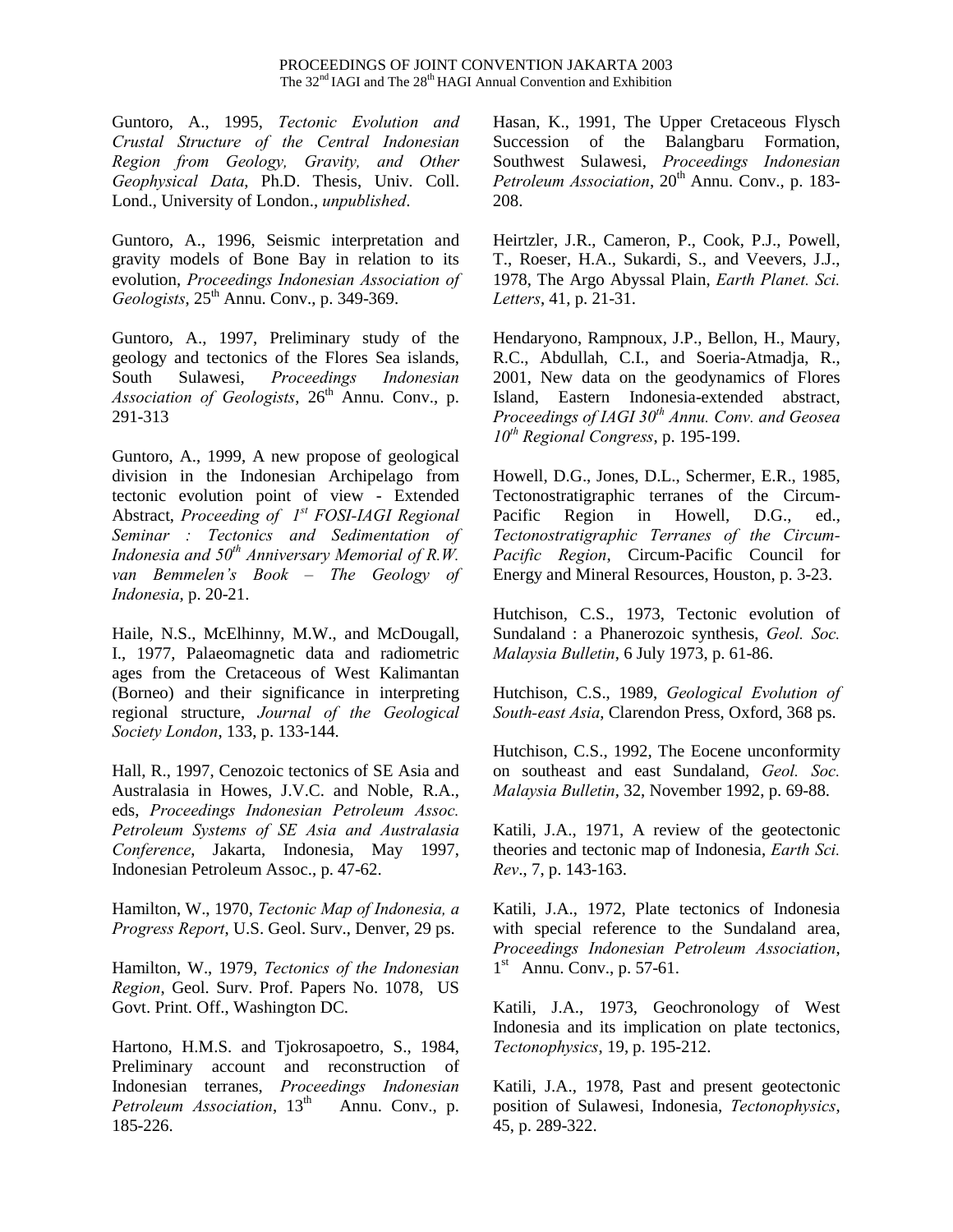Ketner, K.B., Kastowo, Modjo, S., Naeser, C.W., Obradovich, J.D., Robinson, K., Suptandar, T., and Wikarno, 1976, Pre-Eocene rocks of Java, Indonesia, *Journal Research U.S. Geol. Survey*, vol. 4, p. 605-614.

Malecek, S.J., Reaves, C.M., Soeria-Atmadja, R., Widiantara, K.O., 1993, Seismic stratigraphy of Miocene and Pliocene age outer shelf and slope sediementation in the Makassar PSC, offshore Kutei Basin, *Proceedings Indonesian Petroleum Association*, 22nd Annu. Conv., p. 345-371.

Metcalfe, I., 1996, Pre-Cretaceous evolution of SE Asian terranes, in Hall, R. and Blundell, D. (eds), *Tectonic Evolution of Southeast Asia*, Geological Society Spec. Publ. No. 106, p. 97-122.

Moss, S.J., Clark, W., Bailie, P.W., Cloke, I., Hermantoro, A.E., Oemar, S., 2000, Tectonostratigraphic evolution of the North Makassar Basin, Indonesia, *Proceedings American Assoc. of Petroleum Geologists, International Conference*, Bali.

Otofuji, Y., Sasajima, S., Nishimura, S., Dharma, A., and Hehuwat, F., 1981, Paleomagnetic evidence for clockwise rotation of the northern arm of Sulawesi, Indonesia, *Earth Planet. Sci. Letters*, 54, p. 272-180.

Packham, G., 1996, Cenozoic SE Asia : reconstructing its aggregation and reorganization, in Hall, R. and Blundell, D. (eds), *Tectonic Evolution of Southeast Asia*, Geological Society Spec. Publ. No. 106, p. 123-152.

Parkinson, C.D., Miyazaki, K., Wakita, K., Barber, A.J., and Carswell, D.A., 1998, An overview and tectonic synthesis of the pre-Tertiary very-high-pressure metamorphic and associated rocks of Java, Sulawesi and Kalimantan, Indonesia, *The Island Arc* (1998) 7, p.1-17.

Prasetyo, H., 1992, The Bali-Flores Basin : geological transition from extensional to subsequent compressional deformation, *Proceedings Indonesian Petroleum Association*, 21st Annu. Conv., p. 455-478.

Priyomarsono, S., 1985, *Contribution à l'Étude Géologique du Sud-Est de Bornéo (Indonésie), Géologie Structurale de la Partie Méridionale de* *la Chalne des Meratus : Un Exemple d'Evolution Géodynamique de la Marge Asiatique du Mésozoїque au Cenozoique*, Thése, Univ. Savoie, Chambéry, *unpublished*.

Rangin, C., Jolivet, L., Pubellier, M. and the Tethys Pacific Working Group, 1990, A simple model for the tectonic evolution of Southeast Asia and Indonesia region for the past 43 M.Y., *Bull. Soc. Geol. Fr*., V (8), 6, p. 889-905.

Rose, R. and Hartono, P., 1978, Geological evolution of the Tertiary Kutei-Melawi Basins, Kalimantan, Indonesia, *Proceedings Indonesian Petroleum Association*, 7<sup>th</sup> Annu. Conv., p. 225-251.

Sasajima, S., Nishimura, S., Hirooka, K., Otofuji, Y., van Leeuwen, T., and Hehuwat, F., 1980, Paleomagnetic studies combined with fissiontrack datings on the western arc of Sulawesi, East Indonesia, *Tectonophysics,* 64, p. 163-172.

Satyana, A.H., 1989, Studi Petrotektonik Kerabat Ofiolit pada Kompleks Melange Gunung Badak, Ciletuh, Kecamatan Ciemas, Kabupaten Sukabumi, Jawa Barat, Geology Department, University of Padjadjaran, Jatinangor, 151 ps, *unpublished*.

Satyana, A.H., 1994, The Northern Massifs of the Meratus Mountains, South Kalimantan : nature, evolution and tectonic implications to the Barito structures, *Proceedings Indonesian Association of Geologists (IAGI),* 23rd annu. conv. p. 457-470.

Satyana, A.H., 1996, Adang-Lupar Fault, Kalimantan : controversies and new observations on the trans-Kalimantan megashear, *Proceedings Indonesian Association of Geologists (IAGI),* 25th annu. conv., p. 124-143.

Scholl, D.W. et al., 1980, Sedimentary masses and concepts about tectonic processes and underthrust ocean margins, *Geology*, v. 8, p. 564-568.

Setiawan, J., 2000, Kompleks Batuan Pra-Tersier, Mula-Jadi dan Implikasi Tektonik Daerah Perbukitan Jiwo, Bayat, Jawa Tengah, thesis, Geology Department, Institute of Technology Bandung, *unpublished*.

Sikumbang, N., 1986, *Geology and Tectonics of the Pre-Tertiary Rocks in the Meratus Mountains,*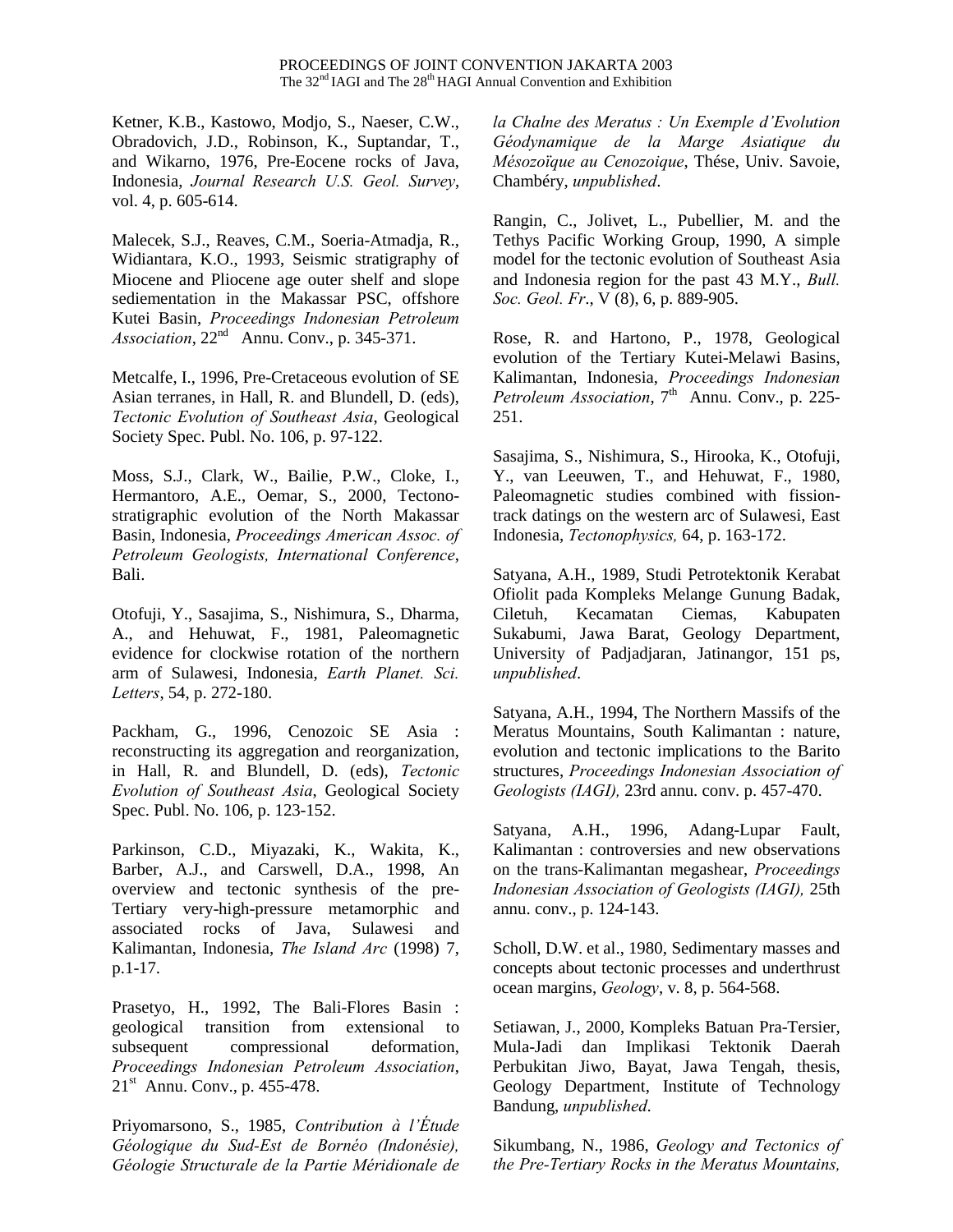*SE Kalimantan, Indonesia*, PhD Thesis RHBNC Univ. of London, UK, *unpublished*.

Situmorang, B., 1982, The formation of Makassar Basin as determined from subsidence curves, *Proceedings Indonesian Petroleum Association*, 11th Annu. Conv., p. 83-107.

Situmorang, B., 1989, Crustal structure of the Makassar Basin as interpreted from gavity anomalies : implications for basin and evolution, *Lemigas Scientific Contribution,* 1/89, p. 10-23.

Smith, R.B. and Silver, E.A., 1991, Geology of a Miocene collision complex Buton, Eastern Indonesia, *Geol. Soc. Am. Bull*., 103, p. 660-678.

Soeria-Atmadja, R., Suparka, S., Abdullah, C.I., Noeradi, D., Sutanto, 1998, Magmatism in western Indonesia, the trapping of the Sumba block and the gateways to the east of Sundaland, *Journal of Asian Earth Sciences*, Vol. 16, No. 1, p. 1-12.

Suhaeli, E.T., Said, E.L., Siswoyo, Sumarso, P., 1977, The status of the melange complex in Ciletuh area, Southwest Java, *Proceedings Indonesian Petroleum Association*,  $6<sup>th</sup>$  Annu. Conv., p. 241-253.

Sukamto, R., 1986, *Tektonik Sulawesi Selatan dengan Acuan Khusus Ciri-Ciri Himpunan Batuan Daerah Bantimala*, Disertasi Doktor ITB Bandung, *unpublished*.

Suparka, M.E.R., 1988, *Studi Petrologi dan Pola Kimia Kompleks Ofiolit Karangsambung Utara Luk Ulo*, Jawa Tengah, Ph. D. Thesis, Institute of Technology Bandung, *unpublished*.

Tjia, H.D., 1966, *Structural analysis of the pre-Tertiary of the Lukulo area*, Central Java, Ph. D. Thesis, Institute of Technology Bandung, 110 ps., *unpublished*.

Van Bemmelen, R.W., 1949, *The Geology of Indonesia*, vol. 1A, Govt. Printing Office, The Hague, 732 ps.

Van der Werff, W., Kusnida, D., Prasetyo, H., and van Weering, T.C.E., 1994, Origin of the Sumba forearc basement, *Marine and Petroleum Geology*, 11, p. 363-374.

Van Leeuwen, T.M., 1981, The geology of Southwest Sulawesi with special reference to the Biru area, in Barber, A.J., and Wiryosujono, S. (eds.), *The Geology and Tectonics of Eastern Indonesia*, GRDC Spec. Publ., 2, p. 277- 304.

Verbeek, R.D.M. and Fennema, R., 1896, *Geologische Beschrijving van Java en Madoera*, Joh. G. Stemler, Cz., Amsterdam, 1183 ps.

Von der Borch, C.C., Grady, A.E., Hardjoprawiro, S., Prasetyo, H., and Hadiwisastra, S., 1983, Mesozoic and Late Tertiary submarine fan sequences and their tectonic significance, Sumba, Indonesia, *Sedimentary Geology*, 37, p. 113-132.

Vroon, P.Z., van Bergen, M.J., and Forde, E.J., 1996, Pb and Nd isotope constraints on the provenance of tectonically dispersed continental fragments in east Indonesia, in Hall, R. and Blundell, D. (eds), *Tectonic Evolution of Southeast Asia*, Geological Society Spec. Publ. No. 106, p. 445-453.

Wakita, K., Miyazaki, K., Sopaheluwakan, J., Zulkarnain, I., Munasri, Prihardjojo, S., Parkinson, C.D., and Barber, A.J., 1999, Cretaceous Accretionary Complexes in Indonesia, Geology and Mining Institution, Bandung, *unpublished*.

Wakita, K., Munasri, Widoyoko, B., 1991, Nature and age of sedimentary rocks of the Luk-Ulo melange complex in the Karangsambung area, Central Java, Indonesia, *Proceedings of the Silver Jubilee Symposium on the Dynamics of Subduction and Its Products*, Research and Development Center for Geotechnology-LIPI, Yogyakarta, p. 64-79.

Wakita, K., Munasri, Sopaheluwakan, J., Zulkarnain, I., and Miyazaki, K., 1994, Early Cretaceous time-lag between the age of radiolarian chert and its metamorphic basement in the Bantimala area, South Sulawesi, Indonesia, *The Island Arc*, 3, p. 90-102.

Wensink, H., 1991, Paleomagnetism of rocks from Sumba : tectonic implications since the Late Cretaceous, *Proceedings of the International Seminar on Geodynamic Processes in Conjunction with the 16th Annual Convention of the Indonesian Assoc. of Geophysicists*, p. 50-54.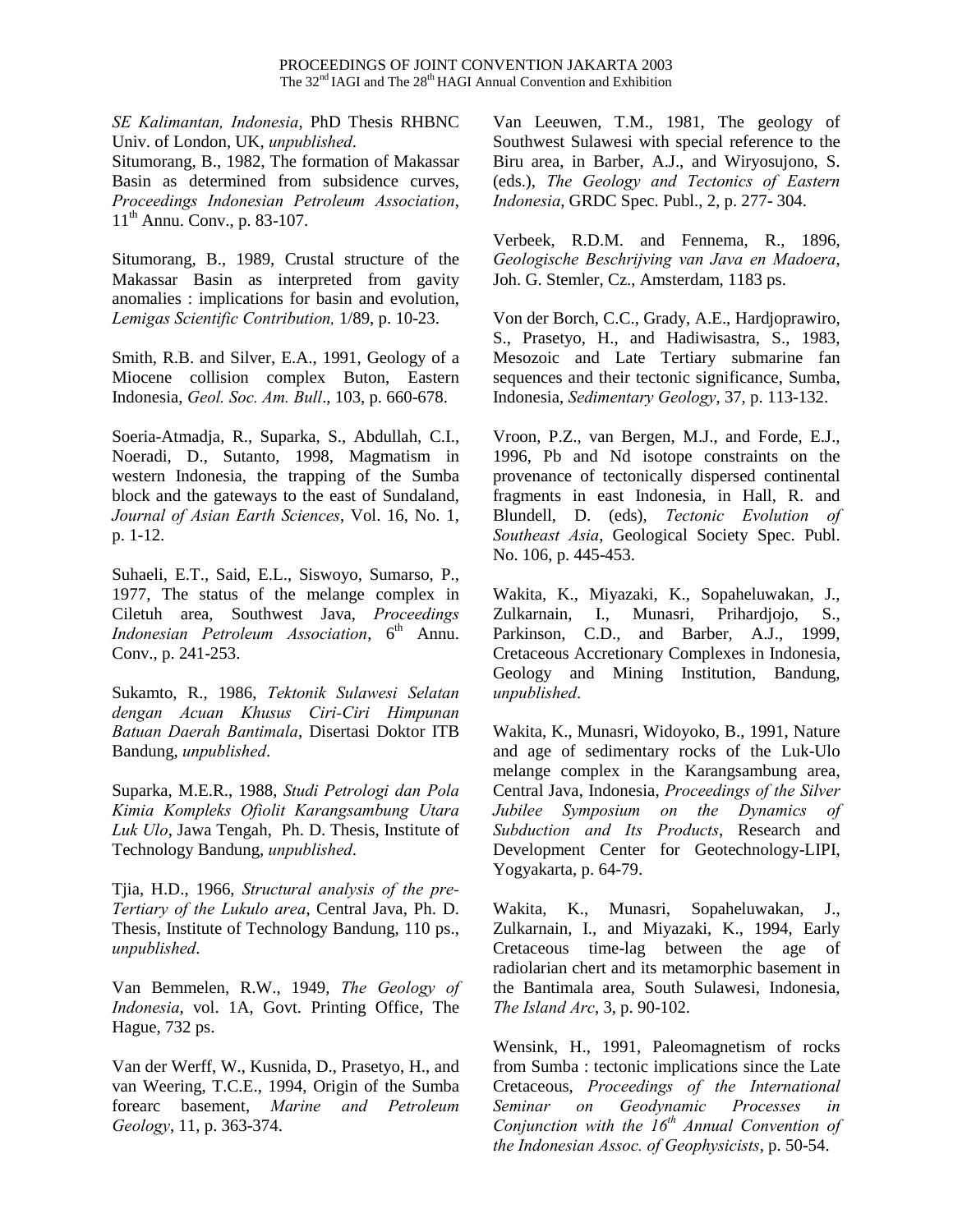Wensink, H. and van Bergen, M.J., 1995, The tectonic emplacement of Sumba in the Sunda-Banda Arc : paleomagnetic and geochemical evidence from the early Miocene Jawila volcanics, *Tectonophysics*.

Wensink, H., 1994, Paleomagnetism of rocks from Sumba : tectonic implications since the late Cretaceous, *Journal of Southeast Asian Earth Sciences,* 9 (1/2) p. 51-65.

Wensink, H., 1997, Paleomagnetic data of Late Cretaceous rock from Sumba, Indonesia : the rotation of the Sumba continental fragment and its relation with eastern Sundaland, *Geologie en Mijnbouw,* 76, p. 57-71.

Williams, P.R. and Harahap, B.H., 1987, Preliminary geochemical and age data for postsubduction intrusive rocks, northwest Borneo,

.

*Australian Journal of Earth Sciences*, 34, p. 405- 415.

Williams, P.R., Johnston, C.R., Almond, R.A., and Simamora, W.H., 1988, Late Cretaceous to Early Tertiary structural elements of West Kalimantan, *Tectonophysics*, 148, p. 279-297.

Yuwono, Y.S., Maury, R.C., Soeria-Atmadja, R., and Bellon, H., 1988a, Tertiary and Quaternary geodynamic evolution of South Sulawesi : constraints from the study of volcanic units, *Majalah Geologi Indonesia*, Vol. 13, No. 1.

Yuwono, Y.S., Priyomarsono, S., Maury, R.C., Rampnoux, J.P., Soeria-Atmadja, R., Bellon, H., and Chotin, P., 1988b, Petrology of the Cretaceous magmatic rocks from Meratus Range, Southeast Kalimantan, *Journal of Southeast Asian Earth Sciences*, Vol. 2, No. 1, p. 15-22.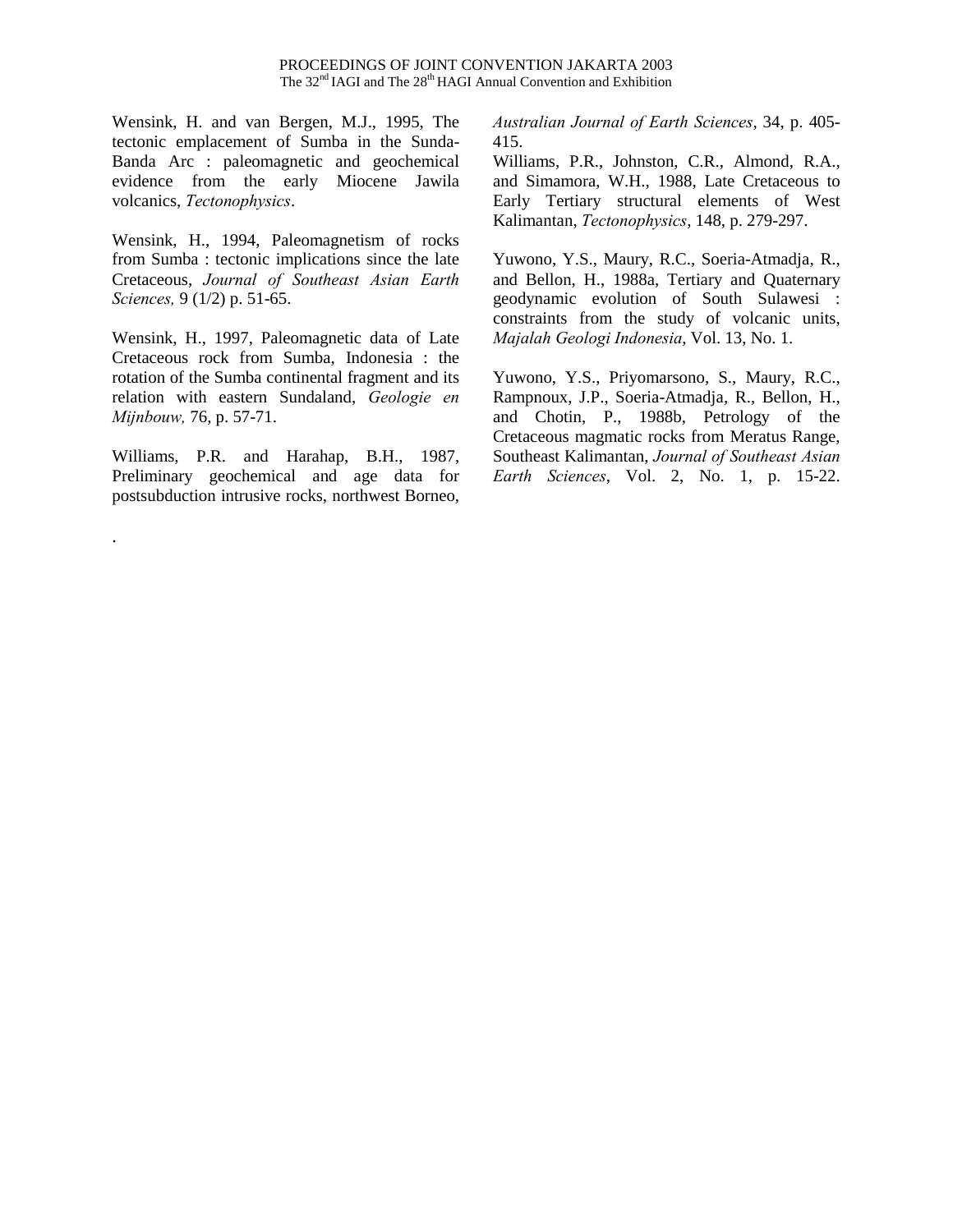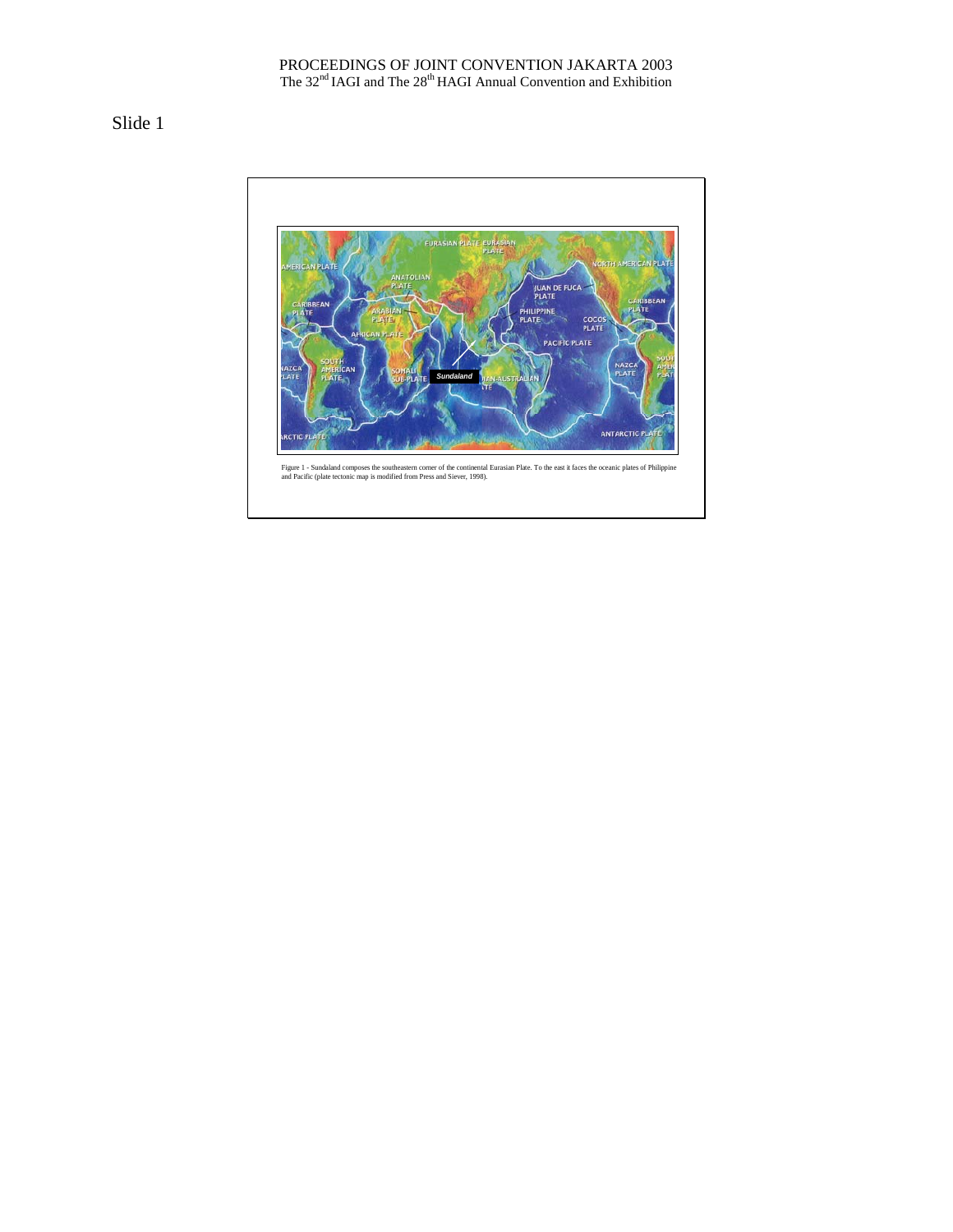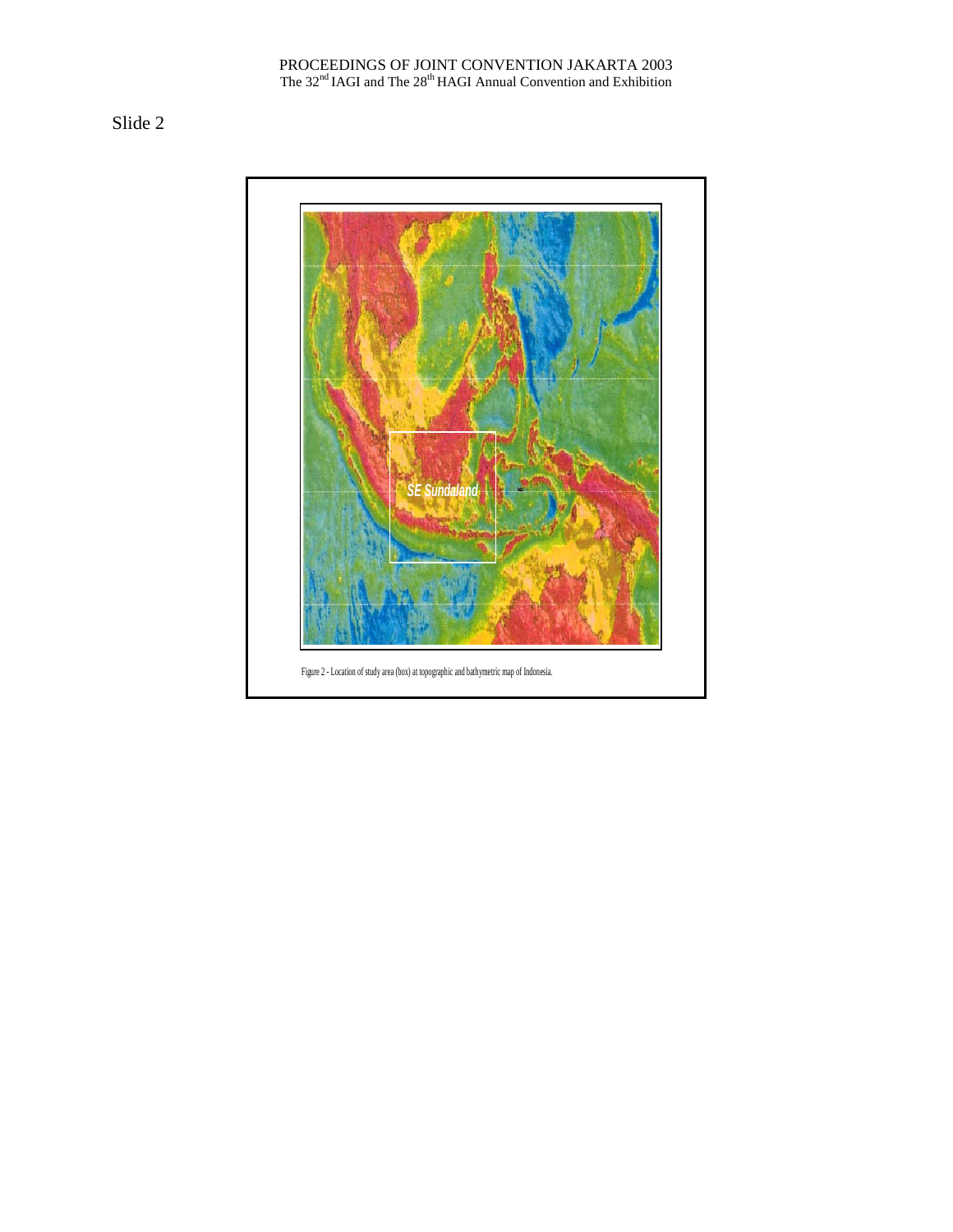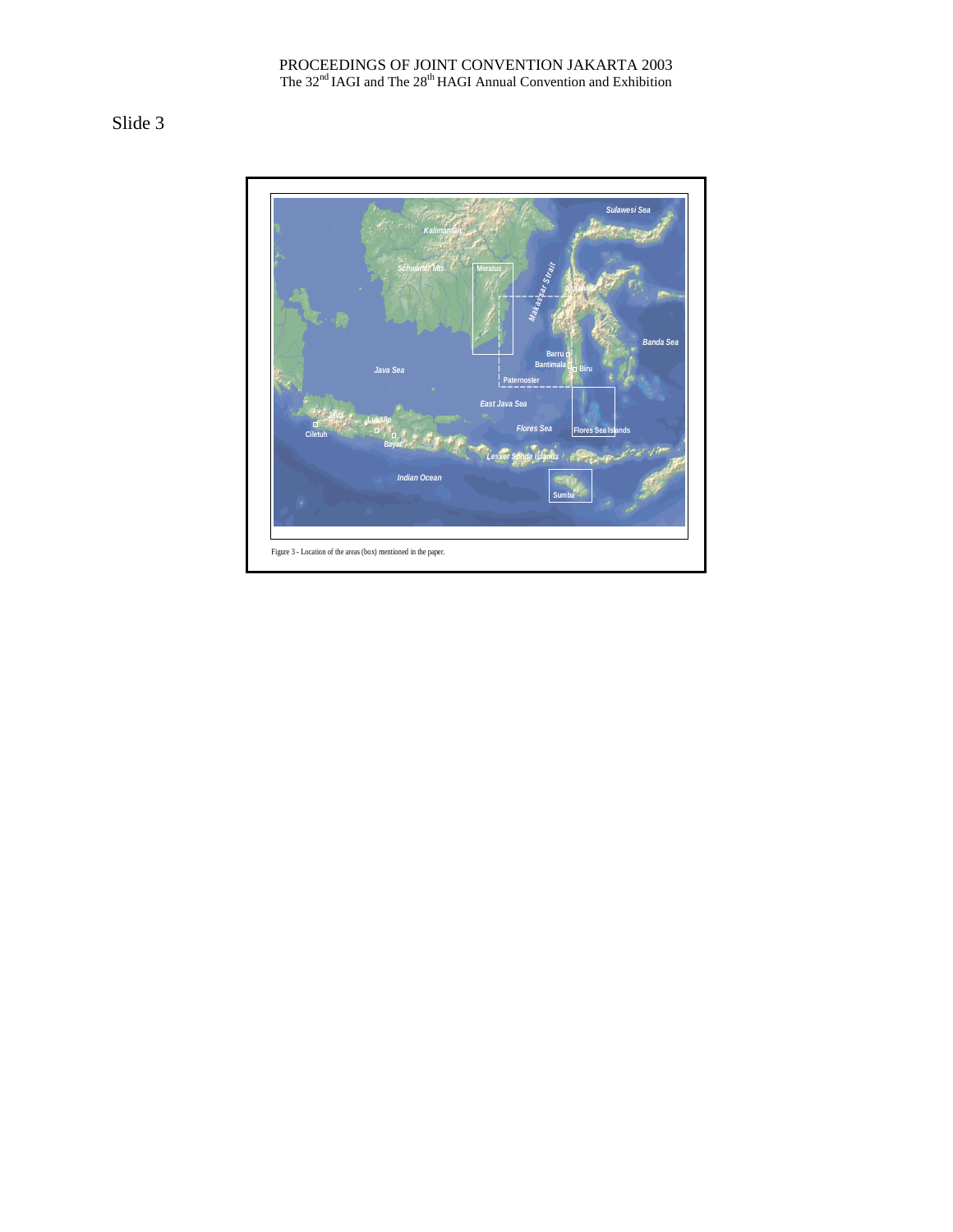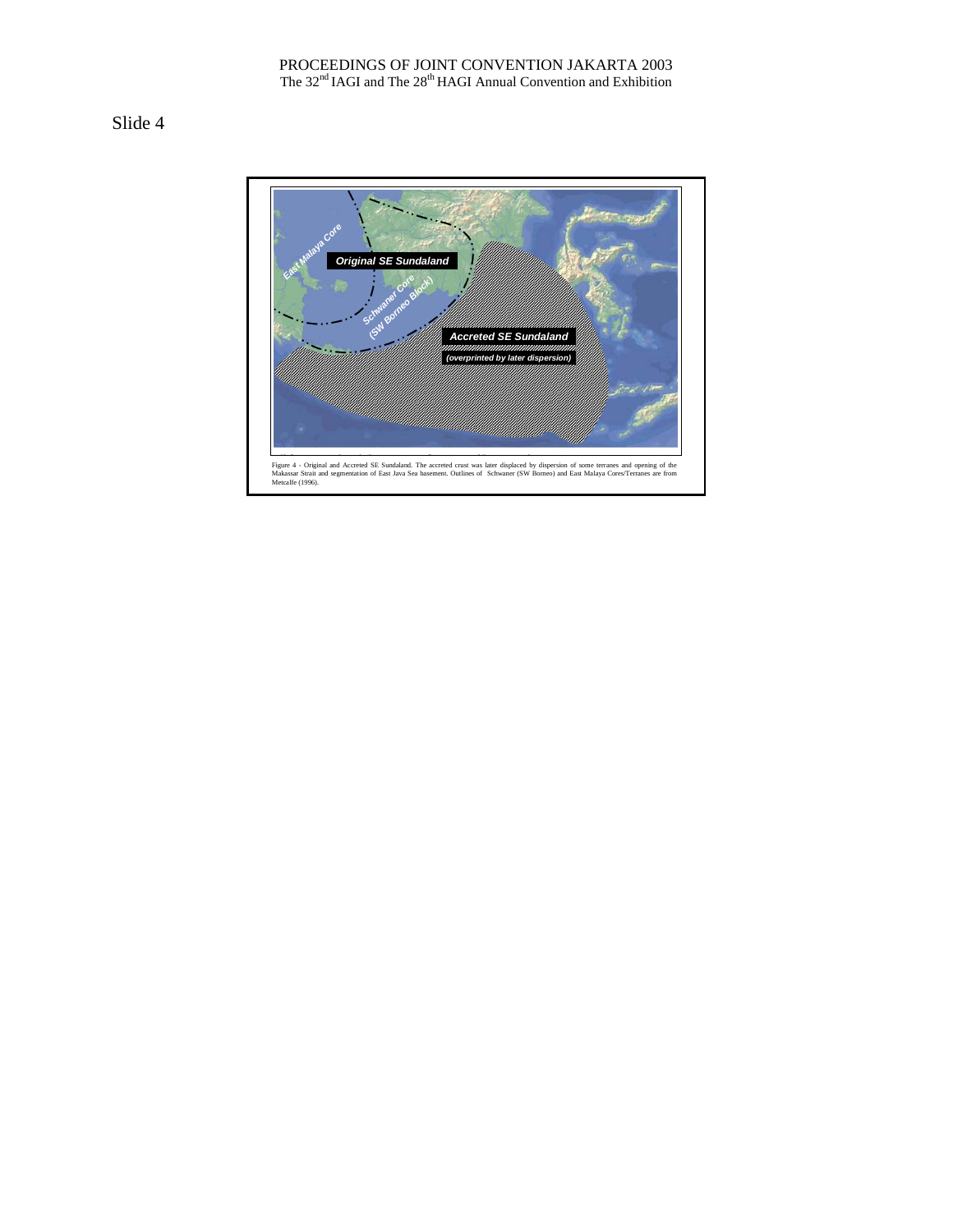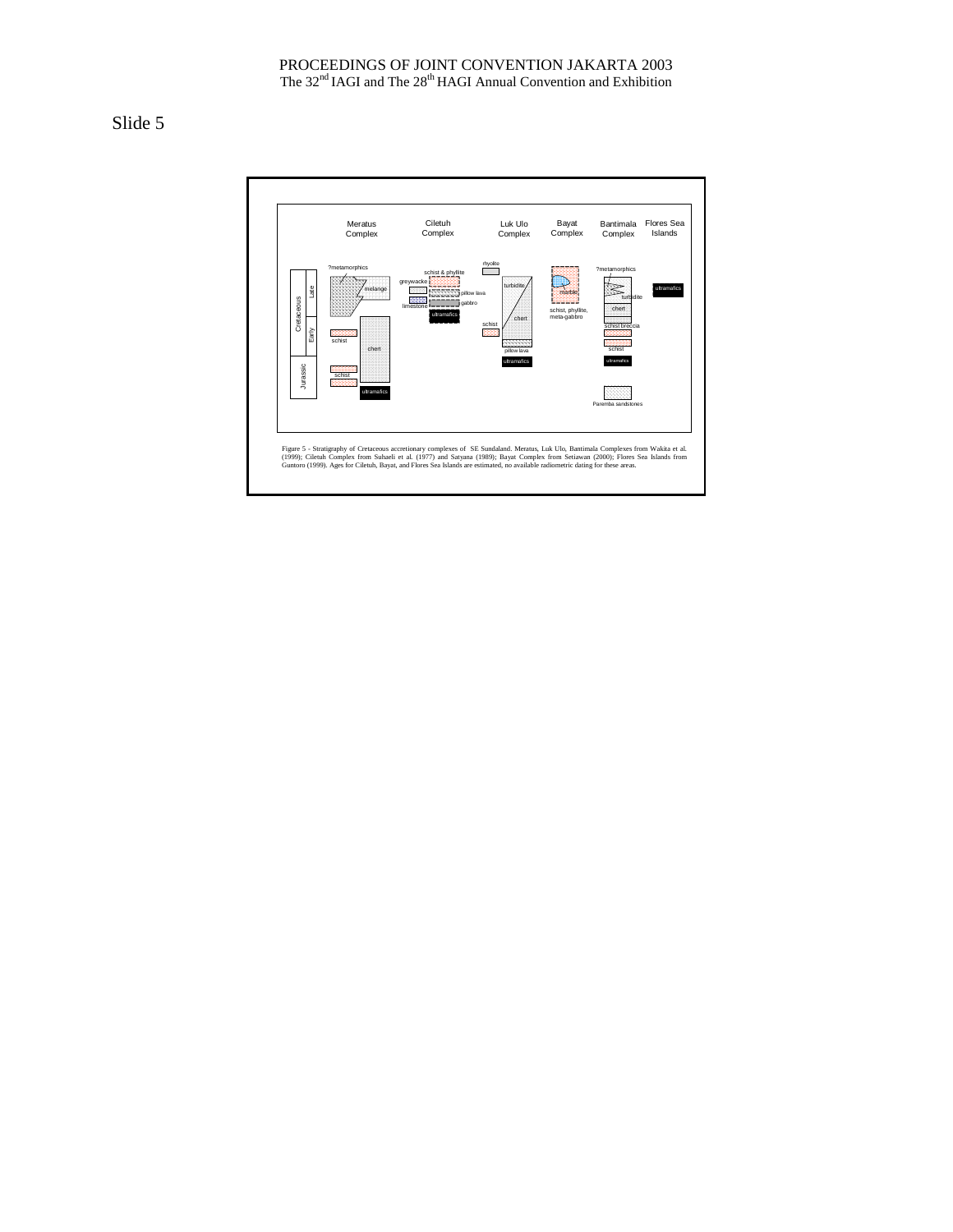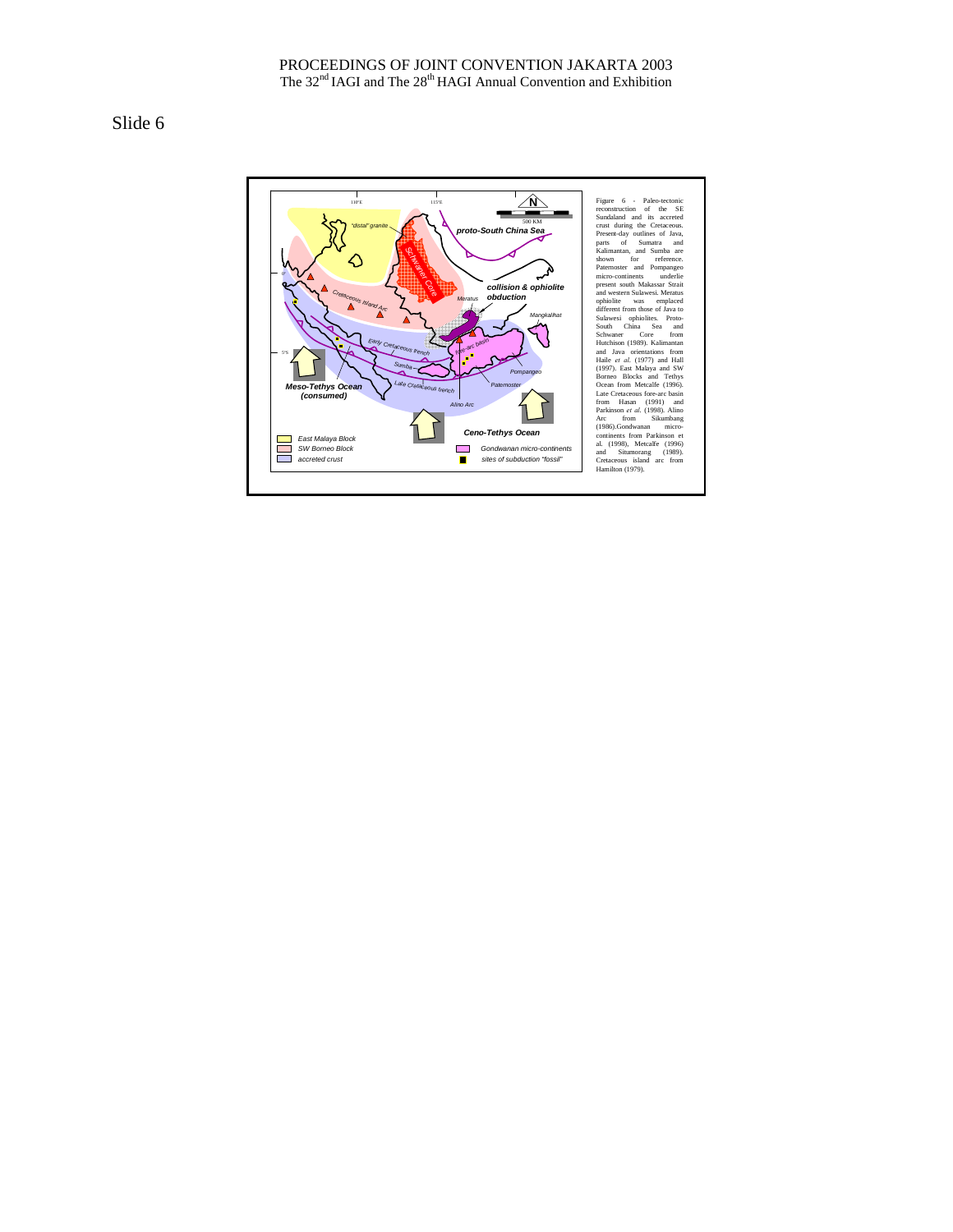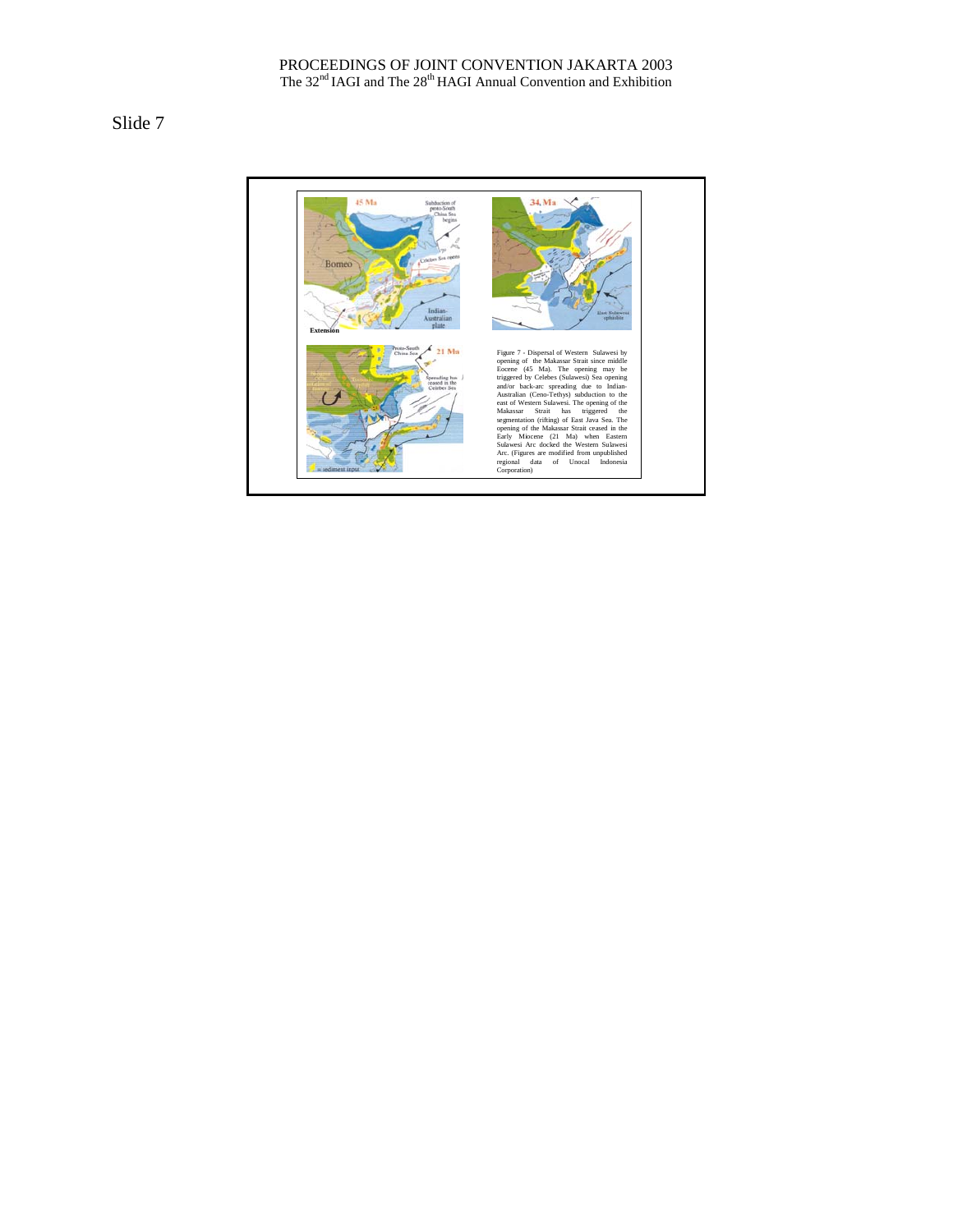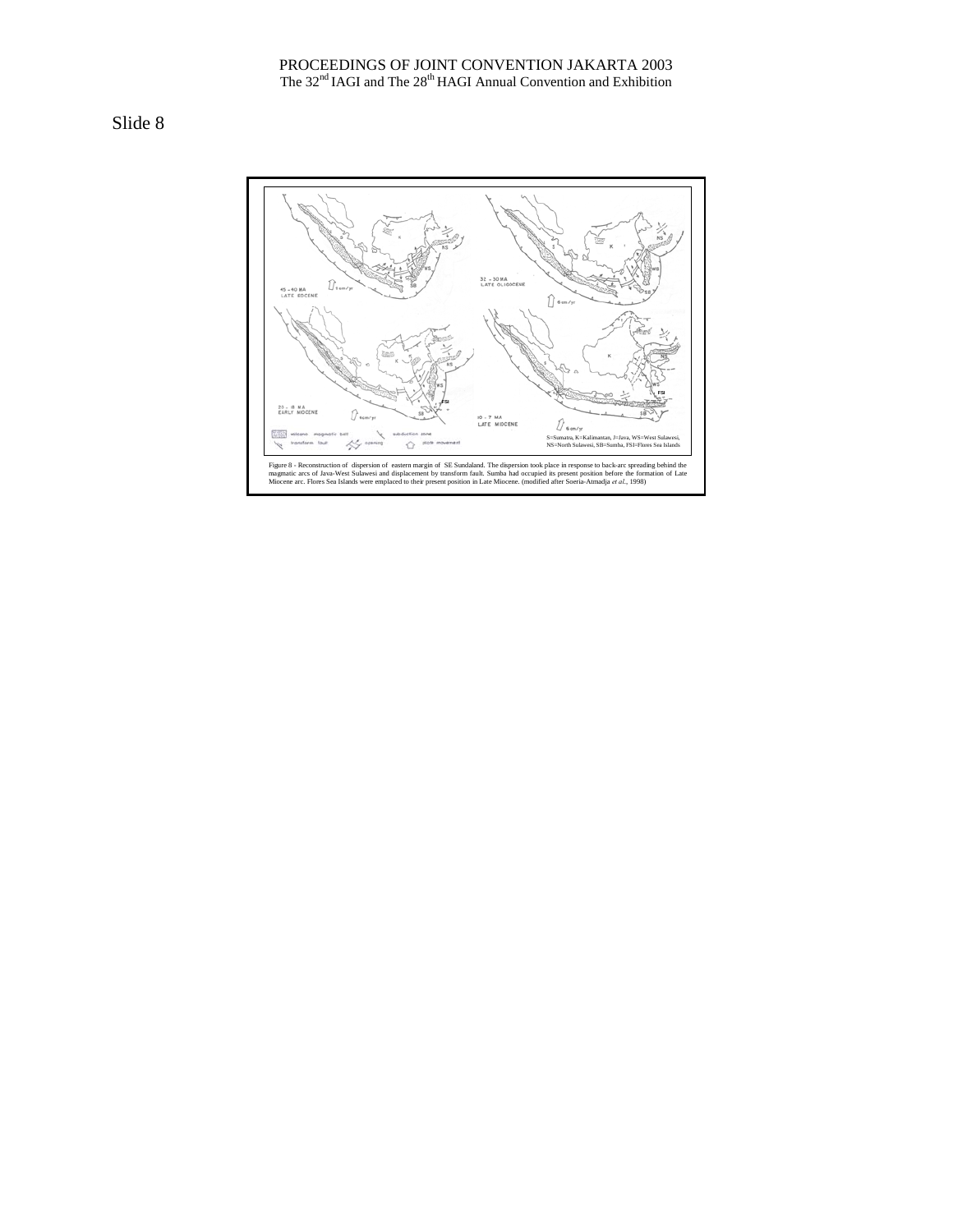